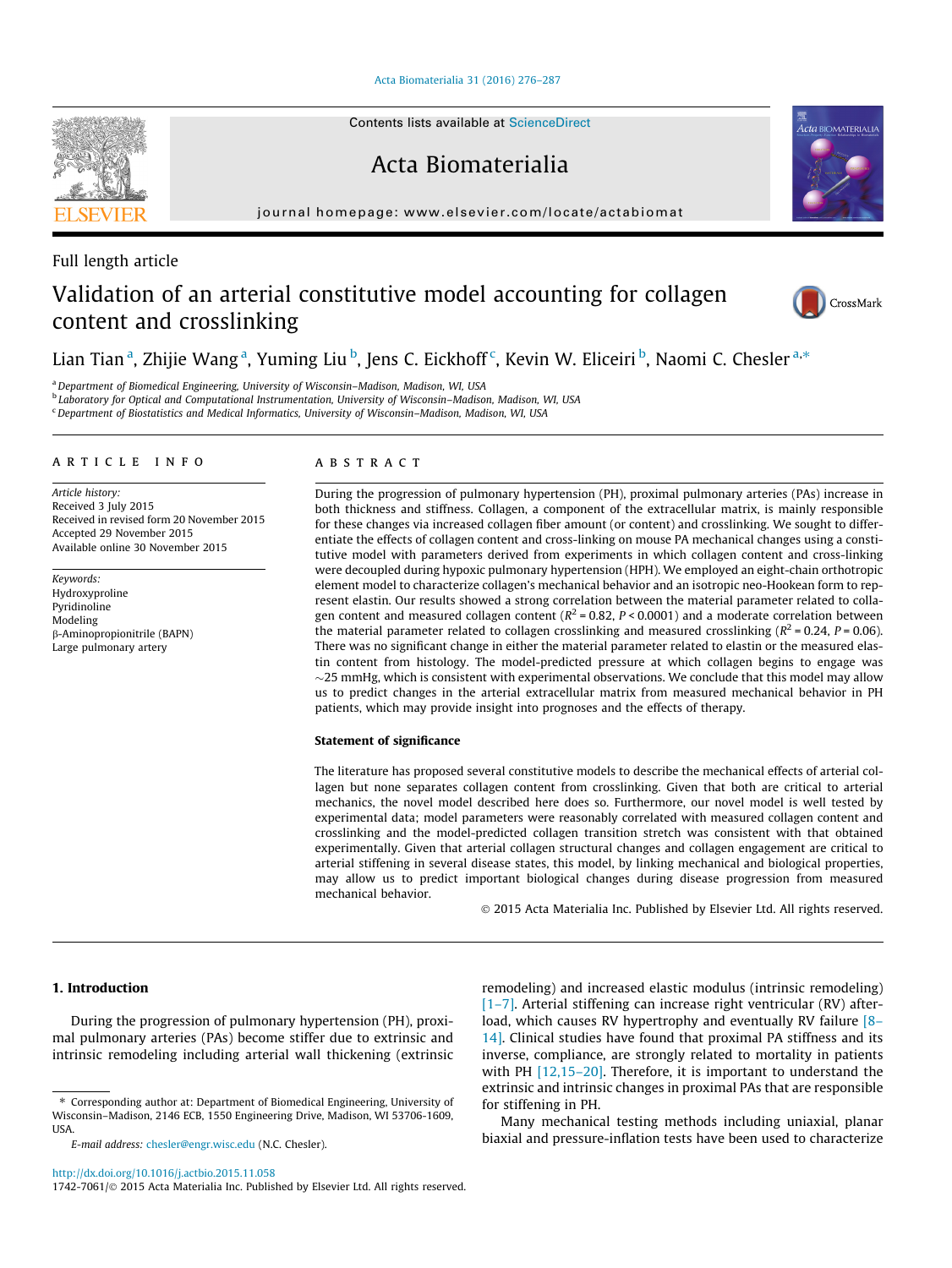the extrinsic and intrinsic, or more generally, mechanical properties of proximal PAs and their components [\[1,3,4,6,21–23\]](#page-9-0). The role of smooth muscle cell activity in proximal PA remodeling, without experimental or pharmacological activation, appears minimal [\[23,24\]](#page-10-0). Instead, changes in the extracellular matrix (e.g., elastin and collagen) can be dramatic. Elastin, which bears most of the mechanical load in the low stretch region [\[4,25–27\]](#page-9-0), was found to increase elastic modulus significantly in a neonatal calf model of hypoxic pulmonary hypertension (HPH) and to contribute importantly to increased arterial stiffness [\[4\]](#page-9-0). In the adult mouse model of HPH, however, elastin was not found to change significantly; instead, collagen accumulation was found to correlate to the PA elastic modulus in the physiological strain range [\[3,5\].](#page-9-0) The effect of collagen on the mechanical properties of proximal PAs has thus been a focus of recent studies [\[3,5,23,28,29\].](#page-9-0) In several studies, collagen content has been found to correlate well with the arterial elastic modulus in the physiological strain range [\[3,5,28,29\].](#page-9-0) In addition, a recent study by our group showed that collagen crosslinking is better correlated to elastic modulus at high stretch levels than collagen content [\[23\]](#page-10-0).

Increased collagen crosslinking increases the elastic modulus of collagen fibers [\[30–34\].](#page-10-0) At the microscopic level, collagen crosslinking can restrict the slippage between collagen fibrils and between tropocollagen molecules, which results in early stretching of tropocollagen molecules [\[35\]](#page-10-0). Stretching itself stiffens tropocollagen molecules, which in turn leads to a stiffer collagen fiber. Therefore, crosslinks also play an important role in the mechanical behavior of collagen fibers and thus artery. The separate effects of collagen content and crosslinking on mechanical behavior were experimentally studied recently by our group  $[23,29]$ . In these studies, we utilized a novel experimental design to decouple changes in collagen content from crosslinking during the progression of HPH in mice. In particular, transgenic mice with collagen type I resistant to collagenase degradation were used, and when exposed to chronic hypoxia, the PAs of both homozygous mutant and wildtype mice increased collagen content and crosslinking. However, when treated with the antifibrotic agent  $\beta$ aminopropionitrile (BAPN) during the hypoxic exposure, crosslink formation was prevented and thus content and cross-linking were decoupled. Using this experimental approach, we found that the arterial elastic modulus correlated well with collagen content below 25 mmHg and crosslinking above 25 mmHg.

These results motivated us to use a constitutive model to differentiate the mechanical effects of changes in collagen content and crosslinking. Such a constitutive model can be used to study the effects of biology on mechanics broadly and may be used to predict the biological changes responsible for mechanical changes evident during the progression of disease. Many constitutive models, either phenomenological or structural, have been proposed to describe the mechanical properties of large elastic arteries. The phenomenological approach with polynomial, exponential or logarithmic function [\[36–39\]](#page-10-0) captures hyperelastic behavior, but does not provide information about arterial material and structure. Structural strain-energy functions (SEFs) with terms representing elastin and collagen have been used as well  $[21,26,40,41]$ , but none of these models has material parameters related to collagen crosslinking. One model that does effectively capture the effects of fiber crosslinking is an eight-chain isotropic element model that uses statistical mechanics to model the hyperelastic behavior of macromolecules [\[42\]](#page-10-0). This model was later revised to an orthotropic model by Bischoff and co-workers [\[43\]](#page-10-0) and has then been applied to the large PAs of a rat model of HPH to predict crosslinking from the PA mechanical behavior [\[7\].](#page-10-0) However, the latter study did not distinguish between elastin and collagen content or crosslinking.

In this study, we adapted the microstructurally based eight-chain orthotropic element model used by Bischoff and co-workers [\[43\]](#page-10-0) by adding a neo-Hookean form to represent elastin fibers and then investigated the revised model's ability to distinguish the effects of collagen content from collagen crosslinking on the elastic modulus of PAs during HPH. We first found model parameters for collagen content and crosslinking by fitting to experimental stress–stretch data. We then studied the correlations between the model parameters and the measured collagen content and crosslinking in the experimental groups with decoupled collagen content and crosslinking [\[23,29\].](#page-10-0) Finally, we compared the model-predicted collagen engagement or transition stretch to that obtained with two previously established methods and then used the model-predicted transition stretch to interpret the experimental observations of pressure-dependent contributions of collagen content and crosslinking to arterial mechanics [\[23,29\]](#page-10-0).

## 2. Materials and methods

#### 2.1. Materials

Data used to populate the model were derived from animals experiments that have been previously reported [\[23,29\].](#page-10-0) Briefly, homozygous mutant (Col1a1R/R) and wildtype (Col1a1<sup>+/+</sup>) mice were exposed to 10 days of chronic hypoxia to induce PH. In the mutant animals, the alpha-1 subunit of type I collagen is resistant to degradation whereas in the wildtype animals, collagen type I is degraded normally. Half of the animals exposed to chronic hypoxia were also treated with BAPN, which prevents new crosslink formation. Additional mutant and wildtype mice without any hypoxia exposure or treatment were used as controls.

#### 2.2. Isolated vessel pressure-inflation test

Details of the pressure-inflation test are available elsewhere [\[23,29\]](#page-10-0). Briefly, extralobar left pulmonary arteries (LPAs) were harvested from mice post-euthanasia and mounted on glass microcannulas in an isolated vessel mechanical testing chamber with an optical viewing window directly below the artery for transillumination microscopy measurement of diameter. Calcium- and magnesium-free PBS medium was used for perfusion and superfusion to ensure the passive state of smooth muscle cells. The distance between the microcannulas was increased to stretch the vessels longitudinally to a near in vivo stretch. All tests were performed at a fixed longitudinal stretch ratio of 140%, a frequently used estimate of in vivo PA stretch and only pressurecircumferential deformation data (not axial force–length data) were obtained. A steady flow pump (LSI; Burlington, VT) with closed loop feedback control was used to pressure-inflate the arteries at transmural pressures of 5, 10, 15, 20, 25, 30, 35, 40 mmHg. LPA outer diameter and transmural pressure were simultaneously recorded.

#### 2.3. Calculations: stretch and stress

To obtain circumferential stress–stretch curves, the simultaneously obtained pressure-outer diameter (OD) data were used. Note that due to residual strain, the artery under no-load state is under tension at the outer wall [\[27,44,45\]](#page-10-0). A combination of a longitudinal stretch (140% in this study) and a small intramural pressure can result in an approximate stretch-free state at the outer wall of the artery  $[27]$ . Therefore, the OD at 5 mmHg  $(OD<sub>5</sub>)$  was taken as the reference state as in previous studies [\[5,23,29\]](#page-10-0) such that the circumferential stretch was approximated as  $\lambda = OD/OD_5$ . The arterial wall volume was calculated using the optically measured inner diameter (ID) and OD at 40 mmHg and the longitudinal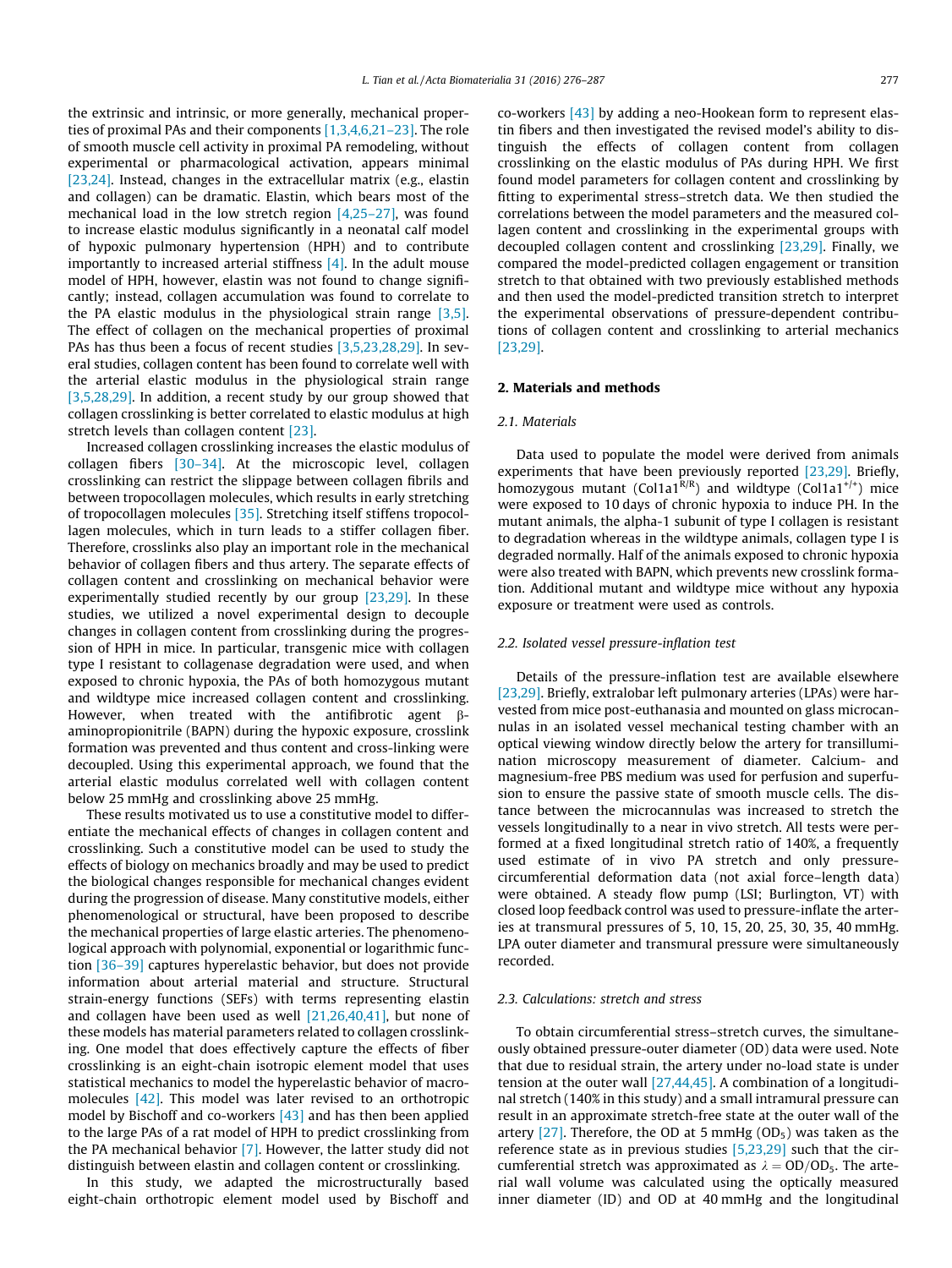<span id="page-2-0"></span>stretch. Assuming incompressibility, the ID and arterial wall thickness (h) at different pressures were then calculated. For a thin-walled vessel, which is an appropriate assumption for mouse LPA  $(h/ID = 0.096 \pm 0.005$  for all vessels at the no-load state as measured from histology), the circumferential Cauchy stress was estimated as:

$$
\sigma = \frac{P \cdot r}{h} \tag{1}
$$

where P is the pressure, and r and h are the inner radius  $(r = ID/2)$ and thickness of the artery at pressure P, respectively. Details of the calculation can be found in previous studies [\[23,29\].](#page-10-0)

# 2.4. Calculations: arterial constitutive model

To model the mechanical behavior of the proximal PAs, we ignored the contribution of the passive smooth muscle cells and considered only the extracellular matrix components (elastin and collagen). Note that even in physiological saline solution, the effects of the smooth muscle cells in the proximal PAs on mechanical properties have been found to be minimal [\[23,24\]](#page-10-0).

A two-term structural strain-energy function was adopted [\[26\]:](#page-10-0)

$$
\psi = \psi_{\text{elastin}} + \psi_{\text{collagen}},\tag{2}
$$

where the first term on the right hand side is associated with elastin and the second term with collagen. For elastin, an isotropic neo-Hookean form was used [\[26,40,46,47\]](#page-10-0):

$$
\psi_{\text{elastin}} = G(I_1 - 1)/2,\tag{3}
$$

where G is the shear modulus of elastin and  $I_1 = 2trE + 3$  is the first invariant of the Green–Lagrange strain tensor, E.

To investigate the separate effects of collagen content and crosslinking, we employed the microstructurally-based eightchain orthotropic element model to characterize the collagen fibers' overall mechanical behavior, assuming the collagen fibers are oriented in all three dimensions without specifying the dominant orientation or symmetry of the fibers. Biologically, collagen fibers are assembled from collagen fibrils, which are formed by tropocollagen molecules crosslinked to each other; each tropocollagen molecule consists of three helical polypeptide chains, each polypeptide chain is characterized by a repeating amino acid motif that contains hydroxyproline (Fig. 1A). In the model, eight identical chains make up an element. A single chain in the eight-chain element represents a single tropocollagen molecule section between two neighboring crosslinks. The length of each chain depends on the number of repeating amino acid motifs, or subunits, in a section of tropocollagen between neighboring crosslinks. The parameter N represents the number of subunits per chain (Fig. 1B). The strain energy from collagen fibers is the sum of the entropy of all tropocollagen molecules and the repulsion between them:

$$
\psi_{\text{collagen}} = \psi_0 + \frac{n k \Theta}{4} N \sum_{i=1}^4 \left[ \frac{\rho^{(i)}}{N} \beta_{\rho}^{(i)} + \ln \frac{\beta_{\rho}^{(i)}}{\sin h \beta_{\rho}^{(i)}} \right] - \frac{n k \Theta}{4} \frac{\beta_P}{\sqrt{N}}
$$

$$
\times \ln \left( \lambda_r^{c_r^2} \lambda_{\theta}^{c_{\theta}^2} \lambda_z^{c_2^2} \right) \tag{4}
$$

as in [\[43\]](#page-10-0) where  $\lambda_{\theta}$ ,  $\lambda_{z}$  and  $\lambda_{r}$  and are the stretch in the circumferential ( $\theta$ ), longitudinal (z) and radial (r) directions (Fig. 1B). No shear deformation was considered in this study.  $\psi_0$  is a constant related to the non-zero entropy of the undeformed chains in the model; the second term on the right is the change of entropy due to the deformation (or stretching) of chains with non-Gaussian (Langevin) statistics to describe a single chain; and the last term on the right is the strain energy due to repulsion between chains. This repulsion is necessary to establish a stress-free state at the chains' resting condition and thus to prevent the entropic collapse of the unit element



Fig. 1. (A) Schematic of tropocollagen and its assembly to collagen fibrils and fibers (adapted from Fratzl [\[35\]](#page-10-0)). Crosslinks are indicated by spring-like connectors between tropocollagen molecules. (B) Representative models of sparsely and densely crosslinked tropocollagen. Note that a single chain in the eight-chain model represents the section of tropocollagen molecule between neighboring crosslinks. This single chain is made up of multiple subunits with fixed length, which represent the repeating amino acid motif on a tropocollagen molecule. The length of each chain in the eight-chain element depends on the number of subunits, which in turn depends on the density of crosslinks. The element has normalized dimensions  $C_r \times C_\theta \times C_z$  along the material axes r,  $\theta$ , z, respectively.

[\[43,48\]](#page-10-0). The parameter  $n$  is the chain density per unit volume (note that there are eight chains per unit element, as shown in Fig. 1B),  $k = 1.38 \cdot 10^{-23}$  J/K is Boltzmann's constant,  $\Theta = 298$  K is the absolute temperature. Note that the section of the tropocollagen molecule between two neighboring crosslinks could have different lengths. However, the model we adopted here does not consider such differences and assumes all these tropocollagen molecular sections have the same length (i.e., the same N in the model) in a given artery. Details of this model can be found elsewhere [\[43\].](#page-10-0)

All the length parameters in Eq.  $(4)$  are normalized by the length of the repeating amino acid motif, or subunit, in the tropocollagen molecule, which is assumed constant. The geometric lengths of the unit element (parameters  $C_r$ ,  $C_\theta$ , and  $C_z$ ) depend on the length of the eight chains in the element, which in turn depends on the density of crosslinking (Fig. 1B). Therefore, the unit element generally does not have unitary volume and the product  $(C_r \cdot C_\theta \cdot C_z)$  is generally not equal to one.  $\rho^{(i)}$  is the normalized deformed length of the chains in the unit element where the superscript *i* denotes the chain number  $(i = 1...8)$ . Due to symmetry of the unit element, only four chains are used and  $\rho^{(i)}=\frac{\sqrt{\zeta_1^2\zeta_2^2+\zeta_0^2\zeta_0^2+\zeta_2^2\zeta_2^2}}{2}(i=1-4)$ , which is the same for all chains under triaxial deformation ( $\lambda_r$ ,  $\lambda_\theta$  and  $\lambda_z \neq 0$ ).  $\beta_\rho^{(i)} = \mathcal{L}^{-1}(\rho^{(i)}/N)$ , and  $\beta_P = \mathcal{L}^{-1}(P/N)$ , where  $\mathcal{L}(x) = \coth x - \frac{1}{x}$  is the Langevin function,  $\beta$  is the inverse Langevin function, and  $P = \frac{\sqrt{C_r^2 + C_\theta^2 + C_z^2}}{2}$  is the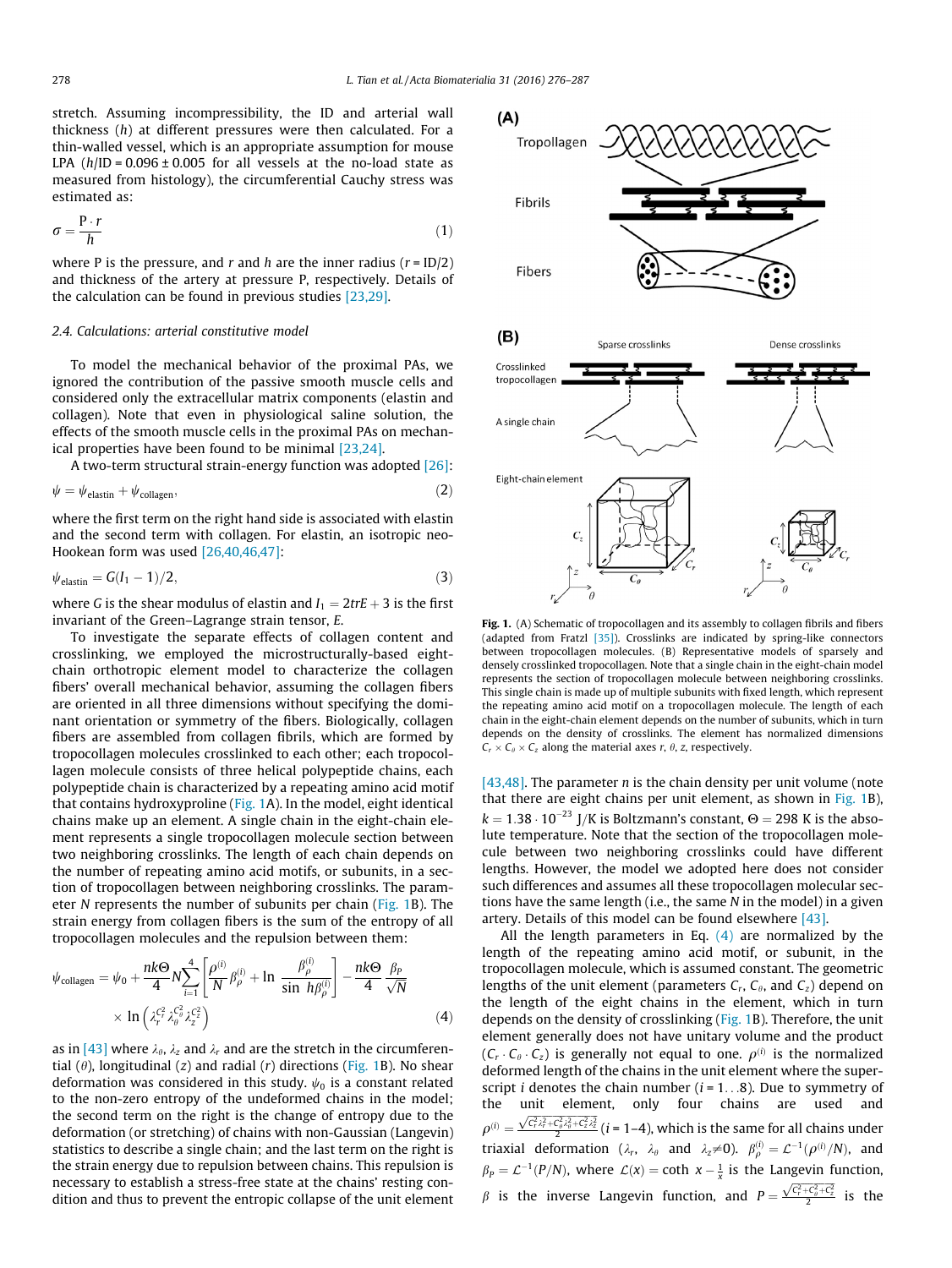<span id="page-3-0"></span>normalized undeformed chain length in the unit element. Assuming the undeformed length of a chain is equal to its root mean square length [\[49,50\],](#page-10-0)  $N = P^2 = (C_r^2 + C_\theta^2 + C_z^2)/4$ .

Since  $N$  is the number of the repeating subunits in a single chain in the element, a larger N corresponds to a longer chain with fewer crosslinks and more extensibility, which indicates a more compliant collagen fiber and artery. Therefore, N was expected to be inversely related to the collagen crosslinking and we used N as the material parameter to be correlated to collagen crosslinking. In addition, because N corresponds to chain length, it is also related to collagen content. In particular, a longer chain has more repeating subunits  $[35]$ . Thus, higher N indicates more collagen. The parameter n, which is the number of chains per unit volume (and  $n/8$  is the number of model elements per unit volume), is also related to collagen content; higher  $n$  indicates more collagen independent of N. Therefore, we used  $n \cdot N$  as the material parameter related to collagen content per unit volume. Collagen content and crosslinking per unit volume are available experimentally; content from a biochemical hydroxyproline (OHP) assay or histological staining for collagen and crosslinking from a biochemical pyridinoline (PYD) assay.

In the original strain-energy function  $[43]$ , an additional term was proposed for control over the compressibility of the material. Here, the vessel was assumed to be incompressible and a term that indicates the hydrostatic pressure  $(H)$  was used in the stress calculation to ensure incompressibility. In particular, the Cauchy stresses are calculated as:

$$
\sigma_{\theta\theta} = \lambda_{\theta}^2 \frac{\partial \psi}{\partial E_{\theta}} - H, \quad \sigma_{rr} = \lambda_{r}^2 \frac{\partial \psi}{\partial E_{r}} - H,
$$
\n(5)

For a thin-walled vessel, the radial stress can be assumed zero, i.e.,  $\sigma_r = 0$  [\[26\].](#page-10-0) Therefore, the circumferential stress can be determined by solving the radial stress for H and substituting this term back into the circumferential stress term as:

$$
\sigma_{\theta\theta} = \lambda_{\theta}^{2} \frac{\partial \psi}{\partial E_{\theta}} - \lambda_{r}^{2} \frac{\partial \psi}{\partial E_{r}}
$$
  
= 
$$
G(\lambda_{\theta}^{2} - \lambda_{r}^{2}) + \frac{n k \Theta C_{\theta}^{2}}{4} \left( \frac{\lambda_{\theta}^{2} \beta_{\rho}}{\rho} - \frac{\beta_{P}}{\sqrt{N}} \right)
$$
  

$$
- \frac{n k \Theta C_{r}^{2}}{4} \left( \frac{\lambda_{r}^{2} \beta_{\rho}}{\rho} - \frac{\beta_{P}}{\sqrt{N}} \right).
$$
 (6)

The parameters  $C_{\theta}$  and  $C_{z}$  indicate the collagen fibers' mechanical contribution to the circumferential and longitudinal directions, respectively. A larger value indicates a larger elastic modulus in that direction compared to the other at the same strain range, and  $C_\theta = C_z$  indicates transverse isotropy. Since these two parameters are related to collagen fiber distribution, we harvested LPA and RPA from an additional set of mutant and wildtype mice (control and exposed to 10 days of chronic hypoxia) and imaged collagen fiber orientation at a no-load state with a multi-photon microscope via the second harmonic generating (SHG) signals as described previously [\[51,52\].](#page-10-0) The orientation of collagen fibers was quantified using custom software [CT-FIRE, developed in the Laboratory for Optical and Computational Instrumentation, UW-Madison [\(\[51\];](#page-10-0) LOCI @ [http://loci.wisc.edu/software/ctfire\)](http://loci.wisc.edu/software/ctfire)]. Our results show that collagen fibers were distributed in all directions in the circumferen tial–longitudinal plane with the greatest number of collagen fibers orientated in the circumferential direction (see Appendix A). This indicates that PA is stiffer in the circumferential direction than all other directions in this circumferential–longitudinal plane if all the collagen fibers have exactly the same mechanical properties and that the parameter  $C_{\theta}$  should be larger than  $C_{z}$ . Nevertheless, previous modeling studies on calf and rat proximal PAs suggested nearly transversely isotropic behavior [\[21\].](#page-10-0) Since axial force–length data were not available, we assumed that the PA is transversely isotropic, i.e., the mechanical properties in the circumferential and longitudinal directions are the same, which forces the parameters  $C_{\theta} = C_{z}$ .

Next, Eq. (6) was fit to the experimentally-obtained circumferential stress–stretch curves to find the parameters G, n,  $C_{\theta}$  (or  $C_{z}$ ) and  $C_r$  for each mouse LPA. Several sets of initial values for the parameters were tried to examine the convergence of the parameters. The best fit was identified via nonlinear regression with Levenberg–Marquardt algorithm by minimizing the mean square error between experimental and model-predicted data, i.e.,  $\frac{1}{M}\sum_{i=1}^{M}(\sigma_i^{\text{mod}}-\sigma_i^{\text{exp}})^2$ , where M is the number of data points of the measured stress–stretch curve, and  $\sigma_i^{\text{mod}}$  and  $\sigma_i^{\text{exp}}$  are the modelpredicted and experimentally measured stresses of a point, respectively. The termination tolerance on both the residual function and parameters was set to be  $10^{-6}$ . The goodness-of-fit was characterized by the pseudo R-square, which is the square correlation between the model-predicted and the experimentally measured  $\sum_{i=1}^M$ 

stresses [53], i.e., 
$$
R^2 = \frac{\sum_{i=1}^{M} (\sigma_i^{\text{mod}} - \overline{\sigma}^{\text{mod}})(\sigma_i^{\text{exp}} - \overline{\sigma}^{\text{exp}})}{\sum_{i=1}^{M} (\sigma_i^{\text{exp}} - \overline{\sigma}^{\text{exp}})^2 \sum_{i=1}^{M} (\sigma_i^{\text{mod}} - \overline{\sigma}^{\text{mod}})^2}
$$
, where  $\overline{\sigma}^{\text{mod}}$ 

and  $\overline{\sigma^{exp}}$  are the average model-predicted and experimentally measured stresses, respectively. All these calculations were performed with a custom-written Matlab code (Matlab, Mathworks Inc., Natick, MA, USA) using the lsqnonlin subroutine.

Once the coefficients for the constitutive model were obtained, we sought to predict the collagen transition stretch by examining the individual chain extension in the unit element. The probability of the most probable link angle distribution in an individual chain can be described by the Langevin statistics  $[42,54]$  and the force or stress of the chain is related to the inverse Langevin function, which is seen in Eq. (6). As a chain deforms, the chain length  $(\rho)$ approaches the fully extended length, i.e., the extension ratio  $\rho/N \rightarrow 1$ , and the inverse Langevin function increases approximately linearly when  $\rho/N < 0.8$  and nonlinearly and dramatically around  $\rho/N = 0.9$  as seen in [Fig. 2](#page-4-0)A. The approximately linear behavior in the stretch region when  $\rho/N < 0.8$  represents the tropocollagen molecular behavior at an initial state in which molecular slippage occurs. As the chain's stretch increases beyond this region, crosslinking restricts the molecular slippage and causes a transition region around  $\rho/N = 0.9$  and a sharp increase when  $\rho/N > 0.9$ . Therefore, we chose  $\rho/N = 0.9$  as the collagen transition point. This leads to  $\frac{1}{2}\sqrt{C_r^2\lambda_r^2 + C_\theta^2\lambda_\theta^2 + C_z^2\lambda_z^2}/\frac{1}{4}(C_r^2 + C_\theta^2 + C_z^2) = 0.9$ . With longitudinal stretch  $\lambda_z = 1.4$ , radial stretch  $\lambda_r$  expressed as a function of longitudinal and circumferential stretch from the incompressibility condition ( $\lambda_r \lambda_\theta \lambda_z = 1$ ), and the parameters  $C_r$ and  $C_\theta = C_z$  obtained from model fitting, the collagen transition stretch ( $\lambda_T^{\text{mod}}$ ) in the circumferential direction can be calculated. An example of the stress–stretch curve of an LPA and its transition point predicted from the model is shown in [Fig. 2B](#page-4-0). As the stretch increases above the transition point, the stresses (both collagen and the total) increase dramatically, which occurs due to the locking of tropocollagen molecules or engagement of collagen fibers.

In the absence of a direct measure of collagen transition stretch, we compared the model-predicted engagement stretch to the transition stretch estimated by two previously established methods. One method used the intersection point of the two lines that best fit the low and high stretch regions of the stress–stretch curve as the transition point [\[24,29\]](#page-10-0). The other method used the maximum curvature point of the arterial stress–stretch curve to indicate the transition point [\[4,55\]](#page-9-0). We followed the latter procedure by fitting a 9th-order polynomial to the arterial stress–stretch curve. Because we only had eight data points in the experimental stress–stretch curve, we interpolated the data at equal intervals which resulted in a total of twenty-two data points. The new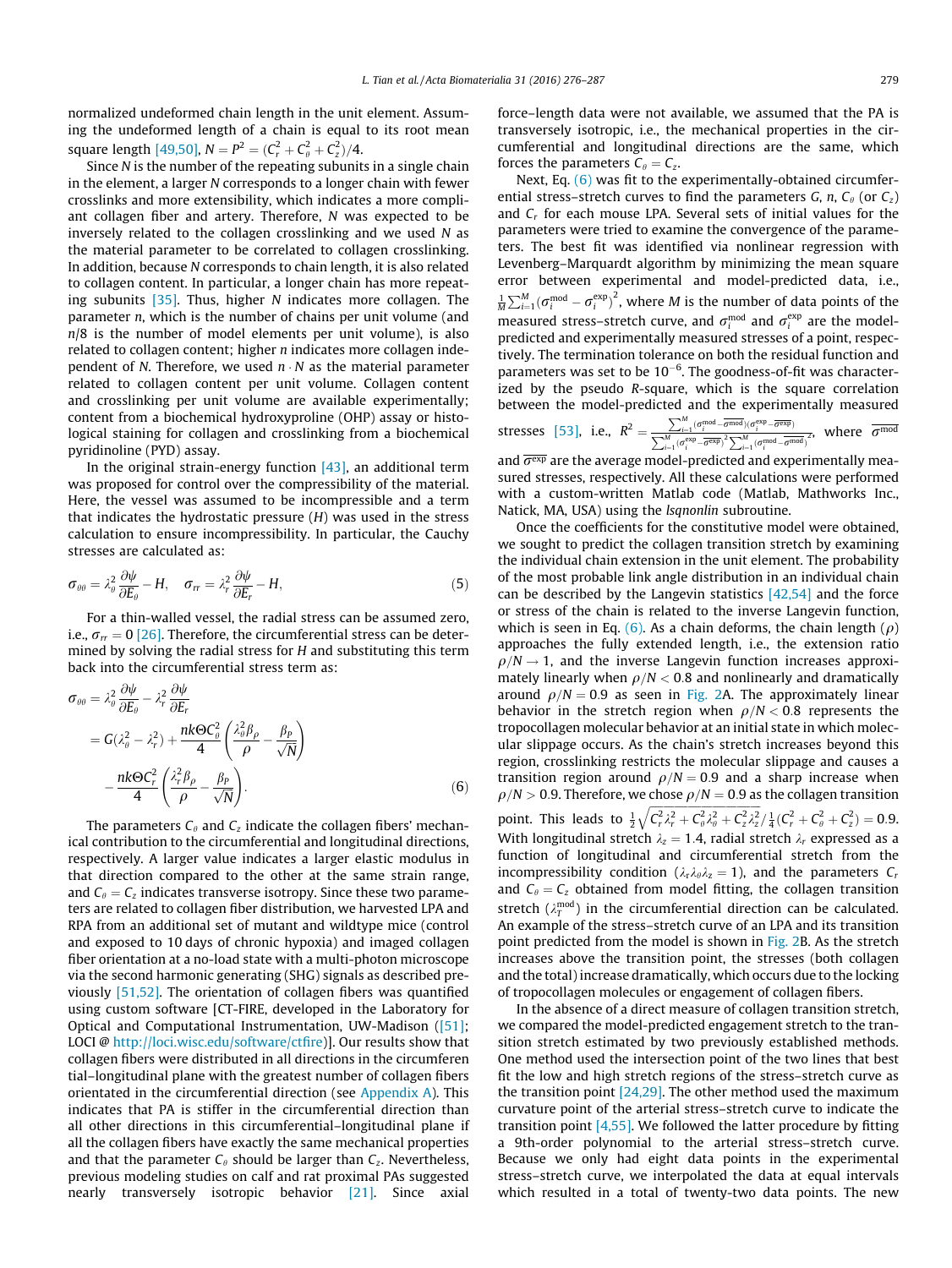<span id="page-4-0"></span>

Fig. 2. (A) Plot of the inverse Langevin function versus the chain extension ratio ( $\rho/N$ ). Around  $\rho/N = 0.9$ , the value of the function starts to increase dramatically with  $\rho/N$ . (B) Representative Cauchy stress–stretch curve for artery and collagen only and the transition point as predicted from model.

stress–stretch curve including the interpolated data points was then used for the polynomial fitting.

Using the predicted collagen transition stretch, we interpreted previous statements of pressure-dependent contributions of collagen content and crosslinking to arterial mechanics. Since the arterial elastic modulus was found to correlate well to measured collagen content in the pressure range of 10–25 mmHg but to measured crosslinking over the pressure range of 10–40 mmHg [\[23,29\],](#page-10-0) we compared the experimental circumferential stretch at 25 and 40 mmHg  $(\lambda_P)$  to the collagen transition stretch predicted from model ( $\lambda_T^{\text{mod}}$ ) and calculated the differences as  $(\lambda_P - \lambda_T^{\text{mod}})/\lambda_T^{\text{mod}}$ . We also examined whether collagen crosslinking was likely to be a dominating factor in the arterial elastic modulus above 25 mmHg if collagen engagement begins around 25 mmHg.

#### 2.5. Biochemical assays and histology

To correlate material parameters in the model to biological properties, available measurements of collagen content and crosslinking from histology and biochemical assays were used. In the set of mice from which static mechanical data were used for modeling [\[23\]](#page-10-0), LPAs were stained with hematoxylin and eosin (H&E) and Verhoeff's Van Gieson (VVG) and photographed for geometric and histology analysis, and right PAs (RPAs) were used to measure crosslinking via pyridinoline (PYD). In another set of mice of the same genotypes and exposed to the same conditions [\[29\],](#page-10-0) LPAs were used to measure collagen content via hydroxyproline (OHP).

From the histological images of VVG-stained LPAs, we examined the elastin content. From the histological images of H&Estained LPAs, we measured the arterial wall thickness and inner wall circumference to calculate the arterial wall cross-sectional area (CSA). In the biochemical assays, the wet weights were not measured for either LPA or RPA. Therefore, to obtain collagen content and crosslinking in a unit element, we assumed that the material density is the same for all the vessels, the lengths of all the LPAs or RPAs used for collagen content study (OHP) or crosslinking study (PYD) are the same, and the collagen crosslinking in the LPA is proportional (by volume) to that in RPA. With these assumptions, the group average CSAs rather than volumes were then used to normalize collagen content and crosslinking. The standard errors of the parameters in each group were propagated to the normalized collagen content and crosslinking [\[56\].](#page-10-0)

# 2.6. Statistics

All the data are presented as mean ± SE unless specified otherwise. For each mouse strain, comparisons between groups were performed by one-way analysis of variance (ANOVA) with Tukey's HSD post comparisons using R software version 2.15 ([www.](http://www.r-project.org) [r-project.org](http://www.r-project.org)). The correlations between the groups for measured collagen content, crosslinking and material parameters in the arterial constitutive model were evaluated using a parametric bootstrap approach based on a bivariate normal distribution model [\[57\]](#page-10-0). A bootstrap sample size of  $M = 10,000$  was used for each calculation. Bland–Altman analysis  $[58]$  was conducted to evaluate the reliability between collagen transition stretch estimated from different methods. Paired t-test was performed to compare the experimentally obtained stretch at 25 and 40 mmHg and the model-predicted transition stretch. All P-values were two-sided and P-values less than 0.05 were used to define statistical significance.

Table 1

Summary of cross-sectional area (CSA) of left pulmonary artery (LPA), and normalized collagen content (OHP) and crosslinking (PYD).

| Strain          | Treatment      | $CSA$ (mm <sup>2</sup> ) | OHP/CSA $(\mu g/mm^2$ vessel) | PYD/CSA (nmol/mm <sup>2</sup> vessel) |  |
|-----------------|----------------|--------------------------|-------------------------------|---------------------------------------|--|
| Colla $1^{+/+}$ | Normoxia       | $0.079 \pm 0.009$        | $11.4 \pm 1.6$                | $3.3 \pm 0.5$                         |  |
|                 | Hypoxia        | $0.082 \pm 0.008$        | $20.7 \pm 2.4$ <sup>*</sup>   | $4.3 \pm 0.5$                         |  |
| Colla $1^{R/R}$ | Hypoxia + BAPN | $0.079 \pm 0.005$        | $17.6 \pm 1.5$                | $2.8 \pm 0.5^*$                       |  |
|                 | Normoxia       | $0.074 \pm 0.010$        | $16.2 \pm 3.0$                | $3.2 \pm 0.5$                         |  |
|                 | Hypoxia        | $0.087 \pm 0.003$        | $20.7 \pm 1.6$                | $3.5 \pm 0.2$                         |  |
|                 | Hypoxia + BAPN | $0.085 \pm 0.008$        | $30.5 \pm 4.0^{*}$            | $2.6 \pm 0.4$ #                       |  |

Values are mean ± SE. Number of samples for each group is 3–7.

 $P < 0.05$  for Hypoxia or Hypoxia + BAPN vs. Normoxia.

# P < 0.05 for Hypoxia + BAPN vs. Hypoxia. Note that OHP and CSA were measured on left pulmonary artery (LPA) and PYD was measured on right pulmonary artery (RPA).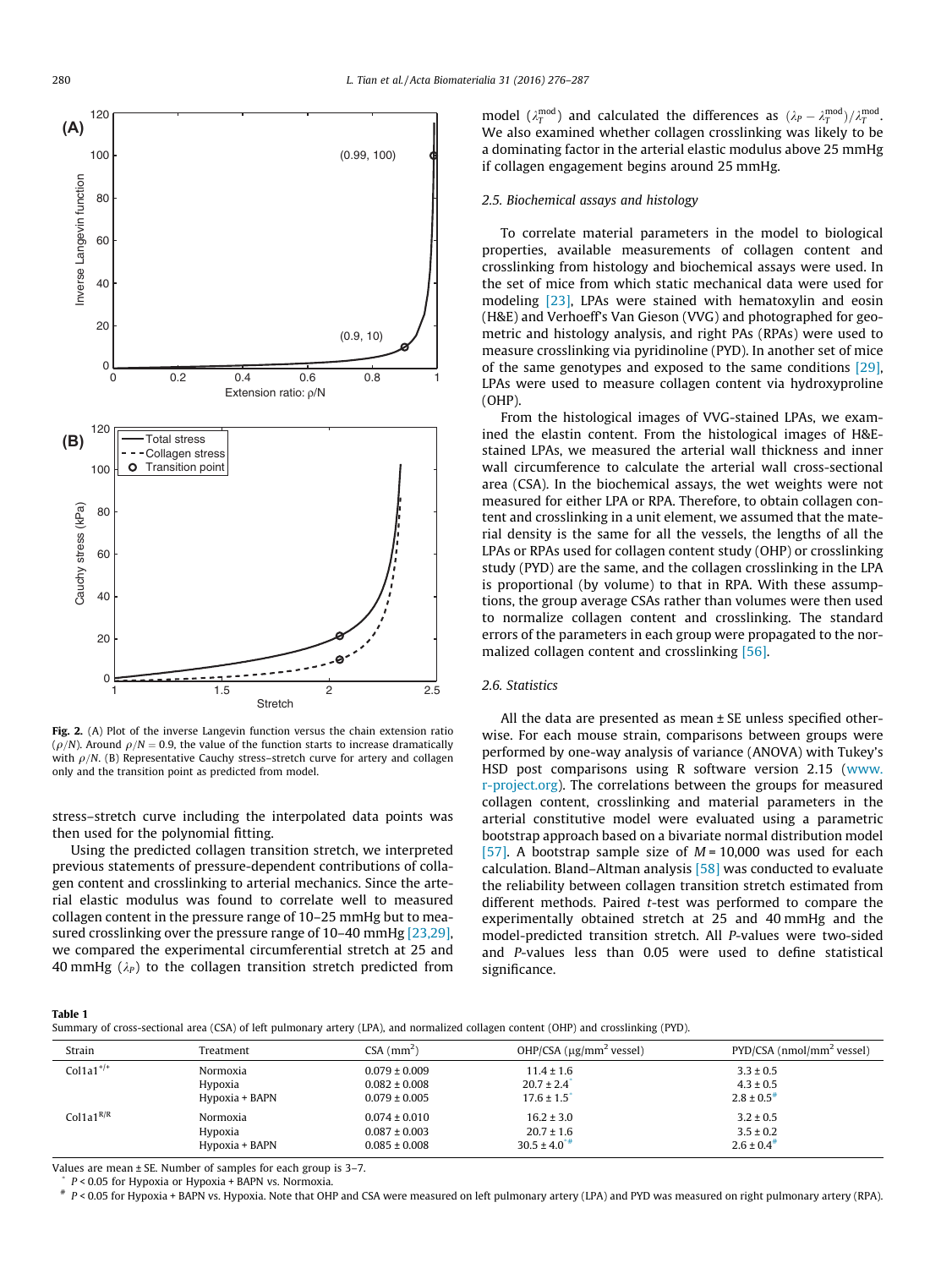# <span id="page-5-0"></span>3. Results

[Table 1](#page-4-0) summarizes the measured cross-sectional area in LPA and the normalized collagen content (OHP) and crosslinking (PYD) by CSA. The cross-sectional area did not change significantly after chronic hypoxia with or without BAPN treatment. The normalized collagen content and crosslinking had the same trends between groups as the non-normalized data. Hypoxia increased collagen content and crosslinking in both strains of mice. With BAPN treatment, in the wildtype mice, the non-crosslinked collagen fibers were degraded such that the increase of collagen content was limited compared to the untreated group; in the mutant mice, however, the crosslinking was at baseline levels and the total collagen content remained elevated. The elastin content was not significantly different between groups (data not shown).

The average Cauchy stress–stretch curves for each group of Col1a1<sup>+/+</sup> and Col1a1<sup>R/R</sup> mice are shown in Fig. 3. In general, chronic hypoxia caused an increase in the arterial elastic modulus in the physiological strain range, as indicated by the increase in the tangential slope of the stress–stretch curve, and BAPN treatment limited such increase.

[Table 2](#page-6-0) summarizes the estimated material parameters of the constitutive model. The fitting process showed that the parameter  $C<sub>r</sub>$  is very close to zero and several orders of magnitude smaller than the parameter  $C_{\theta} = C_{z}$ . Therefore, we performed a second fitting with  $C_r = 0$  and let the other parameters G, n and  $C_\theta = C_z$  be free. Parameter values found with different sets of initial values were not significantly different. The root-mean-square error had a range from 0.12 to 1.47 kPa with an average of  $0.57 \pm 0.35$  kPa (mean  $\pm$  SD). Goodness-of-fit was very good ( $R^2 > 0.998$ ) for all samples and setting  $C_r = 0$  did not change the fitted parameter values (G, n and  $C_\theta = C_z$ ). No statistically significant difference was found for any parameter fit to the Normoxia, Hypoxia or Hypoxia + BAPN data for either Col1a1<sup>+/+</sup> or Col1a1<sup>R/R</sup> mice. However, G showed a moderate decrease and both  $n$  and  $n \cdot N$  tended to increase in both Col1a1<sup>+/+</sup> and Col1a1<sup>R/R</sup> mice exposed to hypoxia. BAPN treatment did not alter the moderate decrease in G or the elevation in *n* or  $n \cdot N$  for Col1a1<sup>+/+</sup> mice; however, it prevented the decrease in G and the increase in n or  $n \cdot N$  for Col1a1<sup>R/R</sup> mice.

No strong correlation was evident between group averages of normalized collagen content (OHP/CSA); the material parameter related to collagen content  $(n \cdot N)$  when all groups are included is shown in [Fig. 4A](#page-6-0) (no trend line is plotted). However, when the



Fig. 3. Average experimentally obtained circumferential Cauchy stress–stretch curves of all groups. The stress and stretch of all the arteries in a group at a pressure during the inflation test (e.g., 5, 10 mmHg) were averaged separately. Col1a1<sup>+/+</sup> mice: solid lines; Col1<sup>R/R</sup> mice: dotted lines.

Col1a1 $^{R/R}$  Hypoxia + BAPN group was excluded (circled in [Fig. 4](#page-6-0)A), we found a strong positive correlation between normalized collagen content and the parameter  $n \cdot N$  for the other five groups  $(R^2 = 0.82, P < 0.0001)$ . A weak to moderate, non-significant or marginally significant, negative correlation [\[59\]](#page-10-0) was observed between group averages of normalized crosslinking (PYD/CSA) and the material parameter related to crosslinking (N) regardless of whether the Col1a1<sup>R/R</sup> Hypoxia + BAPN group (circled in [Fig. 4B](#page-6-0)) was included in the correlation analysis ( $R^2 = 0.16$ ,  $P = 0.18$  and  $R^2 = 0.24$ ,  $P = 0.06$  with the Col1a1<sup>R/R</sup> Hypoxia + BAPN group excluded and included, respectively; [Fig. 4](#page-6-0)B and C).

[Fig. 5A](#page-6-0) shows the model-predicted collagen transition stretch in the circumferential direction with fixed longitudinal stretch  $(\lambda_z = 1.4)$ . No significant difference was found between Normoxia, Hypoxia and Hypoxia + BAPN groups for either Col1a1<sup>+/+</sup> or Col1a1 $<sup>R/R</sup>$  mice. [Fig. 5B](#page-6-0) presents the Bland–Altman plot for the col-</sup> lagen transition stretch from model prediction and the two-line intersection point method. The model prediction has a bias (or average difference) of 0.023 with the limits of agreement at two standard deviations (SDs) of the difference at 0.35 compared with this method, and there are only two outliers. With the Col1a1<sup>R/R</sup> Hypoxia + BAPN group excluded, the bias and two SDs are 0.033 and 0.36, respectively. The maximum curvature point method showed all transition stretch was less than 1.2, i.e., it occurred at the foot of the stress–stretch curve, which was not reasonable. We also tried lower order polynomials (4th- and 5th-order) for the fitting to the stress–stretch curve, which also resulted in a transition stretch less than 1.2. Thus we disregarded these results.

The comparison between the experimentally-obtained circumferential stretch at 25 and 40 mmHg from the inflation test and the collagen transition stretch predicted from model for each artery is shown in [Fig. 6.](#page-7-0) The experimentally-obtained stretch at 25 mmHg is smaller than or around the model-predicted transition stretch for most arteries ([Fig. 6](#page-7-0)A). In contrast, the experimentallyobtained stretch at 40 mmHg is larger than or around the model-predicted transition stretch for most arteries [\(Fig. 6](#page-7-0)B). The differences between the experimentally obtained stretch at 25 and 40 mmHg and the model-predicted transition stretch are  $-2.4 \pm 2.0\%$  (P = 0.10) and 7.2  $\pm$  1.3% (P < 0.00001), respectively. If the Col1a1 $^{R/R}$  Hypoxia + BAPN group is excluded, these difference are  $-2.7 \pm 1.8\%$  (P = 0.15) and 6.8  $\pm$  1.2% (P < 0.00001) at 25 and 40 mmHg, respectively.

A limited sensitivity study of the material parameters was performed. Since we are more interested in the effect of collagen than elastin on the mechanical properties in the current study, we fixed the material parameter for elastin,  $G = 3.7$  kPa, an average of all LPAs, and examined the effects of the collagen fiber density  $(n)$ and the number of rigid links in each collagen fiber chain (N). To do so, we chose  $n = 1$ , 5 and  $9 \times 10^{23}$  (*n* varied from 0.9 to  $9.4 \times 10^{23}$  in the fittings) and let N = 3.6. [Fig. 7](#page-7-0)A shows that collagen content (represented by  $n \cdot N$ ) affects the stress–stretch relationship mainly at the low stretch region, before collagen engagement ([Fig. 7](#page-7-0)A). An important result is that the modelpredicted engagement stretch is not a function of  $n (\lambda_T^{\text{mod}} = 1.97)$ for all three cases). To investigate the effect of the predicted number of rigid links in each collagen fiber chain  $(N)$ , we chose  $N = 2.8$ , 3.9 and 5.0 (N varied from 2.8 to 5.0 in the fittings) and let  $n = 2.9 \times 10^{23}$ . As shown in [Fig. 7B](#page-7-0), collagen crosslinking determines collagen engagement stretch ( $\lambda_T^{\text{mod}} = 1.60$ , 2.09, and 2.48 for  $N = 2.8$ , 3.9 and 5.0, respectively).

# 4. Discussion

In this study, we combined a microstructurally-based hyperelastic model of collagen and a neo-Hookean model of elastin to predict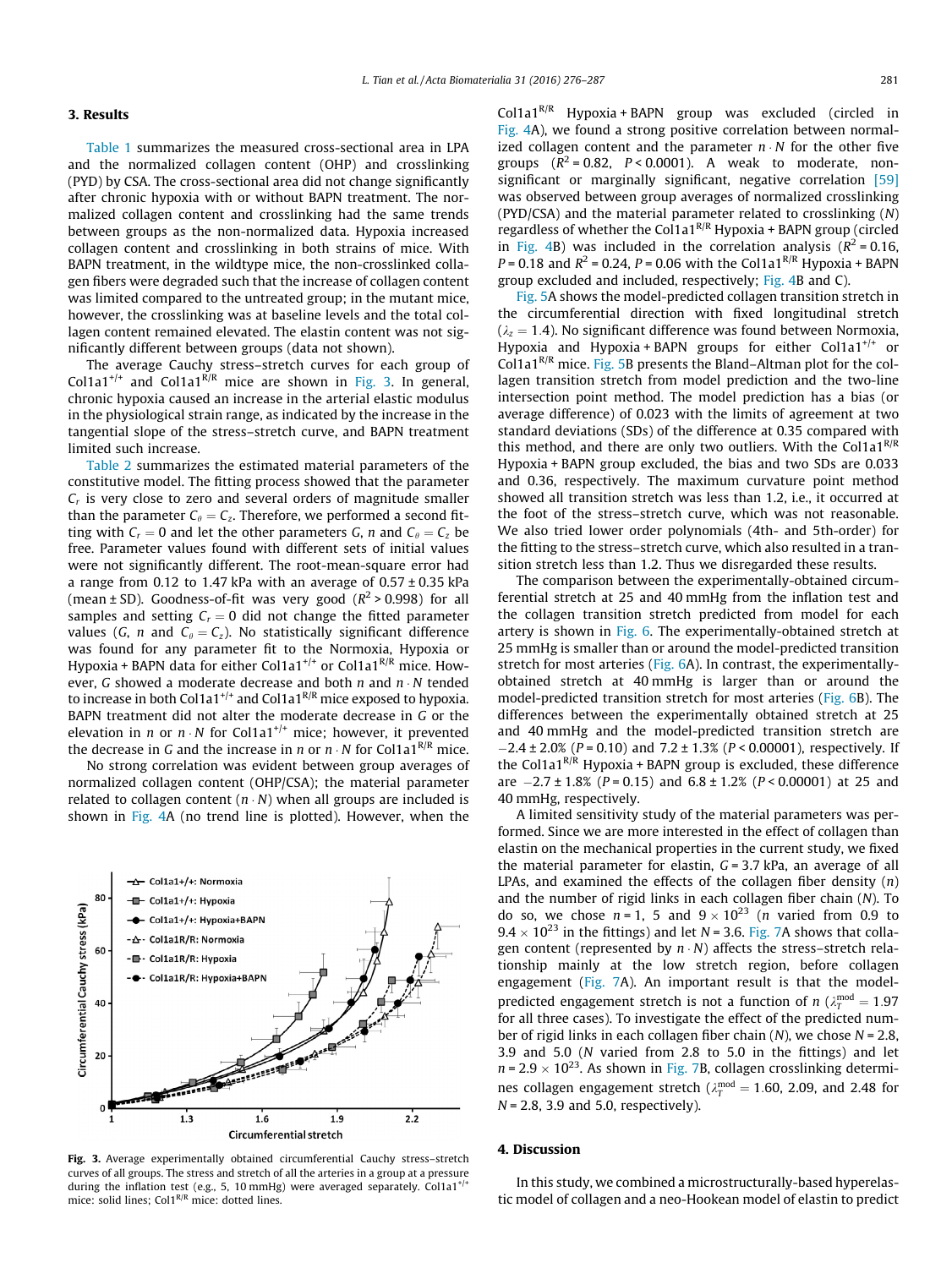<span id="page-6-0"></span>Table 2

| Strain          | Treatment      | $G$ (kPa)     | $C_{\theta} = C_{z}$ |          | $n \times 10^{23}$ (1/m <sup>3</sup> ) | N             | $n \cdot N \times 10^{23}$ (1/m <sup>3</sup> ) |
|-----------------|----------------|---------------|----------------------|----------|----------------------------------------|---------------|------------------------------------------------|
| $Col1a1^{+/+}$  | Normoxia       | $5.7 \pm 1.3$ | $2.6 \pm 0.1$        | $\Omega$ | $1.6 \pm 0.2$                          | $3.4 \pm 0.2$ | $5.5 \pm 0.8$                                  |
|                 | Hypoxia        | $2.4 \pm 0.8$ | $2.5 \pm 0.1$        | 0        | $4.9 \pm 1.4$                          | $3.2 \pm 0.1$ | $15.6 \pm 4.2$                                 |
|                 | Hypoxia + BAPN | $3.0 \pm 0.9$ | $2.6 \pm 0.4$        | $\Omega$ | $4.3 \pm 1.3$                          | $3.4 \pm 0.2$ | $13.8 \pm 3.7$                                 |
| Colla $1^{R/R}$ | Normoxia       | $4.8 \pm 0.9$ | $2.8 \pm 0.1$        | $\Omega$ | $1.6 \pm 0.3$                          | $3.9 \pm 0.2$ | $6.0 \pm 0.9$                                  |
|                 | Hypoxia        | $2.8 \pm 0.6$ | $2.7 \pm 0.1$        | $\Omega$ | $3.0 \pm 0.9$                          | $3.8 \pm 0.2$ | $12.0 \pm 4.0$                                 |
|                 | Hypoxia + BAPN | $4.0 \pm 0.8$ | $2.7 \pm 0.1$        | $\bf{0}$ | $1.6 \pm 0.1$                          | $3.8 \pm 0.3$ | $6.2 \pm 0.8$                                  |

Summary of material parameters in the arterial constitutive model.

Values are mean  $\pm$  SE. Number of samples for each group is 5–6. Parameter  $C_r$  is set to be zero.



Fig. 4. Group correlations (A) between normalized collagen content (OHP/CSA) and material parameter  $(n \cdot N)$  and  $(B \text{ and } C)$  between normalized crosslinking (PYD/ CSA) and material parameter (N). Note that  $Colla1^{R/R}$  Hypoxia + BAPN group (surrounded by a circle) is excluded for the trend lines plotted in (A) and (B) with the corresponding correlation coefficient. A moderate correlation is found either (B) with or  $(C)$  without Col1a1<sup>R/R</sup> Hypoxia + BAPN group excluded in the correlation analysis.

the biological changes in proximal PAs that are responsible for mechanical changes with HPH. The decoupling of collagen content and crosslinking in the experimental design allowed us to investigate the ability of the model to differentiate the mechanical



Fig. 5. (A) Collagen transition stretch predicted from model for all six groups. (B) Bland–Altman agreement analysis between the transition stretch estimated from the model ( $\lambda_T^{\text{mod}}$ ) and the method using the intersection of two linear lines ( $\lambda_T^{\text{int}}$ ).

consequences of changes in collagen content distinct from crosslinking. We found an excellent correlation between the material parameter related to collagen content and experimentally measured collagen content, and a weak to moderate negative correlation between the material parameter related to crosslinking and experimentally measured crosslinking in proximal PAs. In addition, we found the model-predicted collagen transition stretch agrees well with previous estimation methods. Furthermore, by using the model-predicted collagen engagement stretch, we confirmed that collagen content and crosslinking contribute differently to arterial mechanics as a function of pressure, depending on collagen fiber engagement. This paper is the first study to verify material parameters in the constitutive model with measured collagen content and crosslinking. Details of our results are discussed below.

The material parameter, G, which represents the effective elastic modulus of elastin, was not found to be significantly different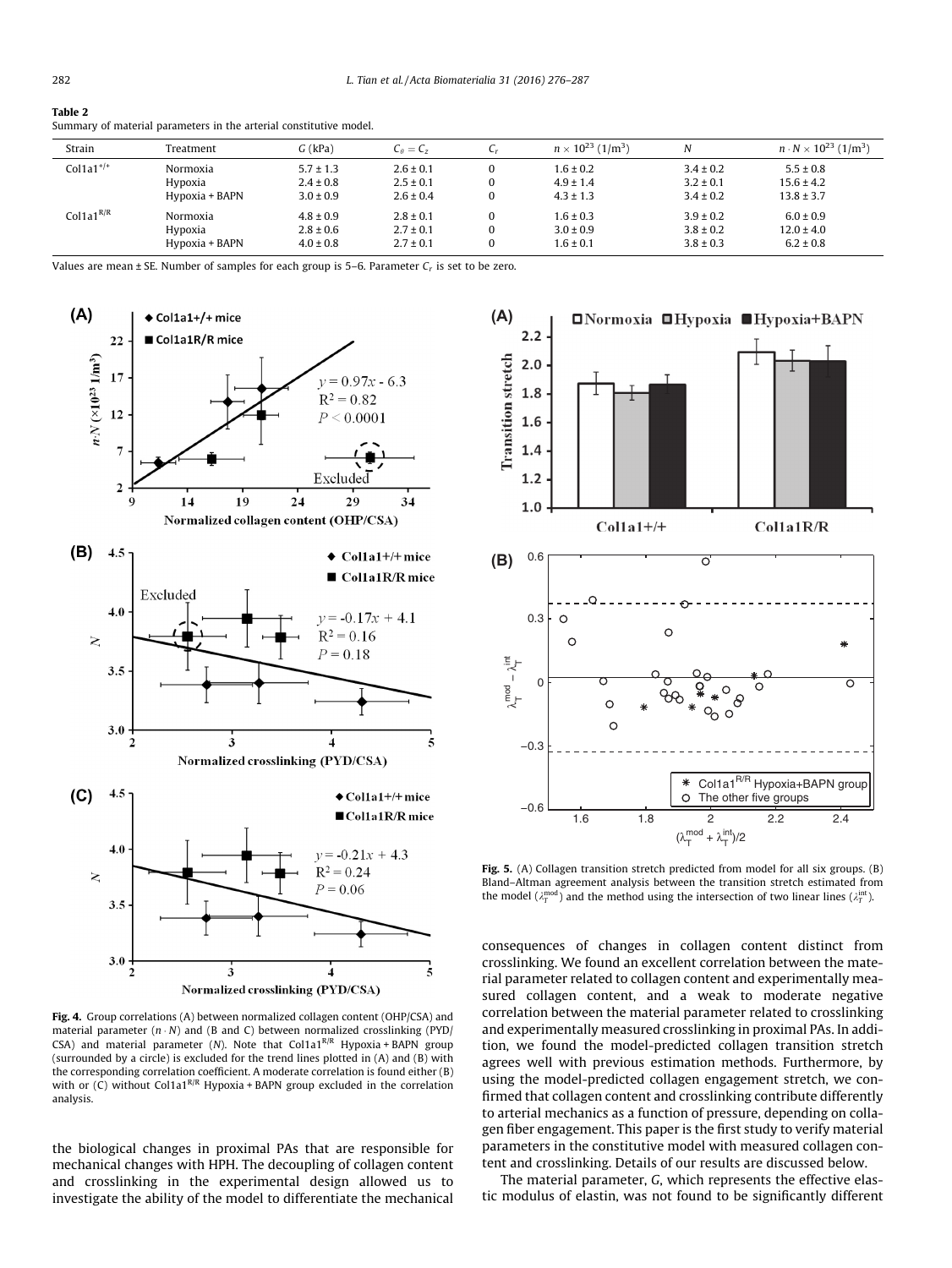<span id="page-7-0"></span>

Fig. 6. Comparison of model-predicted transition stretch and the experimental circumferential stretch of LPA at (A) 25 mmHg and (B) 40 mmHg obtained from the inflation test. The transition stretch line (i.e., equality line) is given. Below this line, the collagen fibers are predicted not to engage; while above this line, the collagen fibers are predicted to be already engaged.

between groups. Nevertheless, G showed a moderate decrease after hypoxia [\(Table 2](#page-6-0)), which is reasonable. In a previous study on the same wildtype and mutant mice  $[5]$ , the elastin content in mouse PAs did not change significantly with either hypoxia or recovery, which led to no correlation between PA elastic modulus at low stretch and elastin content. Here, we also did not see a significant change in the elastin content from histology. This indicates that not only elastin but also other extracellular components especially collagen contribute to the elastic modulus in the low stretch region. Since collagen content increased after hypoxia, the fractional contribution of elastin to the elastic modulus in the low stretch region decreased. As a result, the material parameter for elastin, G, decreased after hypoxia. With BAPN treatment to prevent crosslinking, the effect of collagen on the mechanical properties was diminished, and collagen played a lesser role in the elastic modulus at low stretch as compared to the hypoxic, untreated group. Thus, elastin contributed relatively more to the elastic modulus at low stretch with BAPN treatment and the effective elastic modulus of elastin (G) increased toward the Normoxia group ([Table 2\)](#page-6-0). The congruence between the model predictions and biological data suggest the neo-Hookean model reasonably represents the mechanical behavior of elastin in PAs.



Fig. 7. Effect of (A) the chain density  $(n)$  and  $(B)$  the number of subunits in each chain (N) on the circumferential stress–stretch relationship. In the simulation, the material parameter for elastin G = 3.7 kPa and the longitudinal stretch  $\lambda_z = 1.4$ . The transition stretch  $\lambda_T^{\text{mod}} = 1.97$  for all three cases in (A), while in (B)  $\lambda_T^{\text{mod}} = 1.60, 2.09$ and 2.48 for  $N = 2.8$ , 3.9 and 5.0, respectively.

The material parameter,  $C_r$ , was found to be zero via the model fitting. This indicates that the three-dimensional unit element [\(Fig. 1\)](#page-2-0) reduces to a two-dimensional (longitudinal–circumferential) plane element and collagen fibers do not contribute to the radial direction. Unfortunately, we have neither mechanical data nor three-dimensional microscopic images directly showing collagen fibers' two-dimensional behavior. Nevertheless, previous studies have suggested that collagen fibers have a planar distribution in human cerebral arteries, calf proximal PAs and rabbit carotid arteries [\[21,60–62\],](#page-10-0) and several modeling studies have adopted a planar distribution of collagen fibers previously with good results [\[26,35,41\].](#page-10-0) The zero value for the material parameter,  $C_r$ , is thus believed to be reasonable. Nevertheless, imaging studies on collagen fiber orientation in proximal PAs are required to support the model prediction.

The sensitivity study on the material parameters for collagen indicated that while the number of collagen fibers per unit volume (represented by  $n$ ) affects the arterial behavior in the low stretch region before collagen engagement and not collagen engagement stretch (Fig. 7A), collagen crosslinking (N) does determine collagen engagement stretch (Fig. 7B). However, since collagen content is related to both  $n$  and  $N$ , collagen content also affects collagen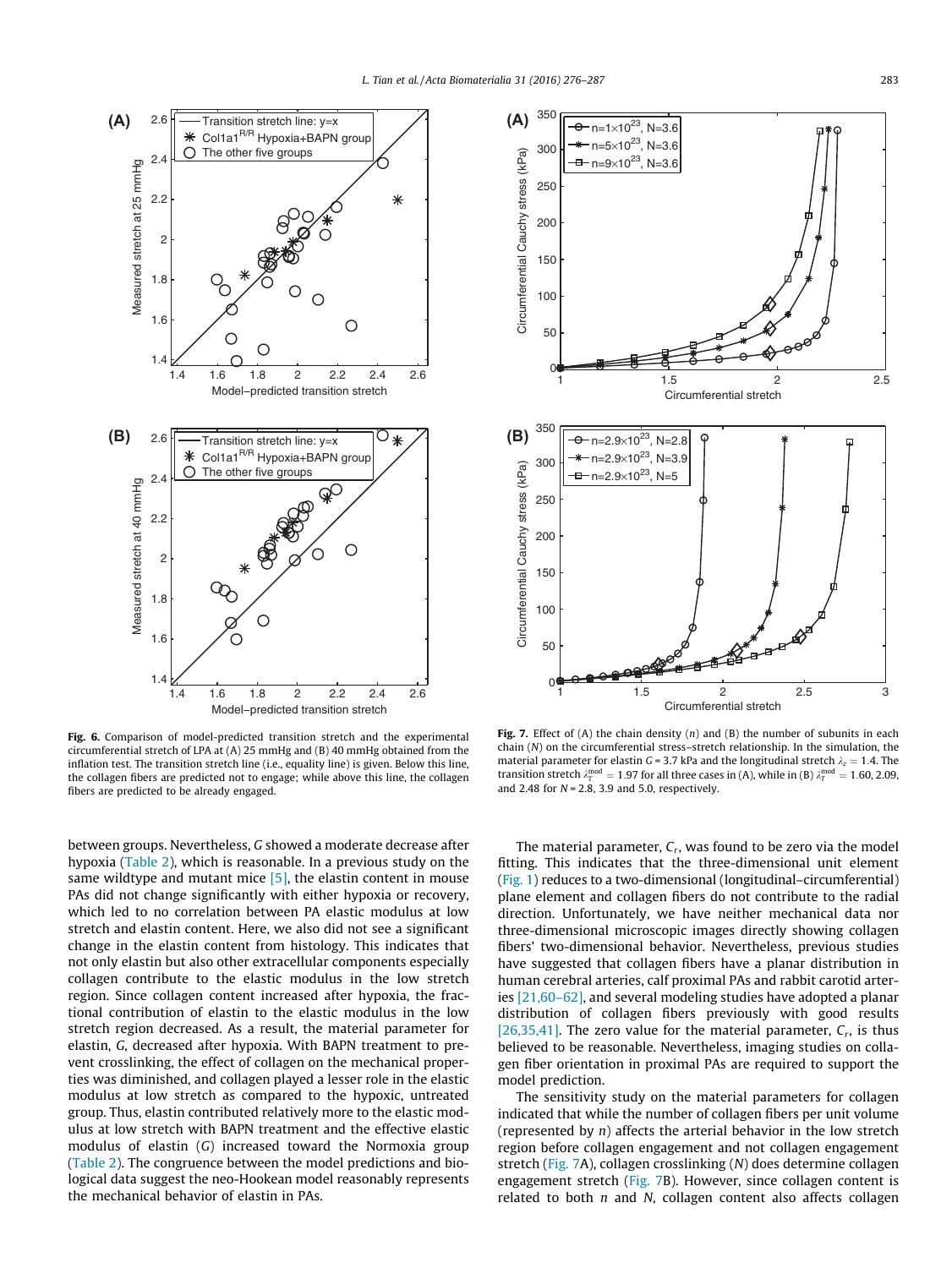engagement stretch. Note that a significant limitation of the model is the assumption that all collagen fibers are crosslinked.

This assumption, and its consequences, may explain why the Col1a1<sup>R/R</sup> Hypoxia + BAPN group is an outlier in the otherwise strong correlation between experimentally measured collagen content and model-predicted collagen content  $n \cdot N$  ([Fig. 4](#page-6-0)A). In the BAPN-treated group, crosslinking of newly secreted tropocollagen molecules was prevented  $[32,63]$ , and these non-crosslinked tropocollagen molecules were not stable enough to resist degrada-tion in the Col1a1<sup>+/+</sup> mice [\[35\]](#page-10-0). However, in the Col1a1<sup>R/R</sup> mice, even non-crosslinked and thus non-stable tropocollagen molecules could not be degraded [\[64\].](#page-11-0) As a result, the PAs of the Col1a1<sup>R/R</sup> Hypoxia + BAPN group of mice had both crosslinked and noncrosslinked collagen. Therefore, the mechanical behavior of the PAs from Col1a1 $<sup>R/R</sup>$  Hypoxia + BAPN mice may not be characterized</sup> well by the present constitutive model. We conclude that the material parameter  $(n \cdot N)$  is a strong predictor of collagen content when the majority of the collagen is crosslinked.

Interestingly, this assumption did not appear to affect the correlation between measured crosslinking and the material parameter related to crosslinking (N) ([Fig. 4](#page-6-0)B and C). Indeed, this correlation was stronger when the  $Collaa^{R/R}$  Hypoxia + BAPN group was included, likely because non-crosslinked, un-degraded tropocollagen molecules do not contribute significantly to collagen engagement stretch. Nevertheless, this correlation was only moderate and not significant, which may be due to four factors. First, the crosslinks were measured experimentally via pyridinoline (PYD), a type of enzymatic crosslinking that exists in both elastin and collagen fibers, but only collagen crosslinking is modeled. Second, other types of collagen crosslinks such as pyrrole and glycation also exist in arteries [\[35,65\]](#page-10-0) and contribute to the mechanical properties, and these were not measured. Third, previous studies on rabbit common carotid arteries have found that some collagen fibers engage at low stretch while others engage at high stretch [\[60,66\],](#page-11-0) and this is attributed to different extensibility of collagen fibers, which is then related to the number of crosslinks and the length between two crosslinks. Such gradual engagement may exist in large PAs. In the constitutive model used here, the length between two crosslinks is assumed to be constant. As a result, all the collagen fibers engage at the same deformation or stretch. Fourth, the current model assumes all collagen fibers are crosslinked whereas some heterogeneity may exist. The introduction of a fraction of crosslinking in the model may provide a better prediction. Despite these model limitations, a moderate negative cor-relation was found ([Fig. 4](#page-6-0)C), suggesting that the parameter  $N$ decreases as the measured crosslink density increases to some degree [\[43\]](#page-10-0).

With material parameters obtained by fitting to the experimental mechanical data, the model can be used to predict some aspects of the arterial mechanical behavior. Collagen fibers are very stiff once engaged, which results in arterial stiffening at high stretch and/or pressure. Therefore, the estimation of collagen engagement or transition stretch or strain is of great interest in the literature. In this study, we attempted to find the transition point from the behavior of a tropocollagen molecule which is described as a chain in the eight-chain element model [\(Fig. 1](#page-2-0)). Langevin statistics was used to account for the limiting chain extensibility [\[42\]](#page-10-0) and the inverse Langevin function is thus strongly related to the collagen fiber stress as indicated in Eq.  $(6)$ . We set the chain extension ratio  $(\rho/N)$  to be 0.9 as the transition point since the value of the inverse Langevin function changes dramatically around 0.9 ([Fig. 2A](#page-4-0)). The calculated transition stretch at this chain extension ratio also indicates a point at which the collagen stress starts to increase dramatically [\(Fig. 2](#page-4-0)B). Therefore, such a calculation of the transition point is believed to be a good approximation. The validity of this approach is further supported by our findings as follows.

First, the estimated transition stretch from the model did not show significant difference between groups for either Col1a1<sup>+/+</sup> or Col1a1 $R/R$  mice. This is not surprising. From [Fig. 3](#page-5-0) for the average stress–stretch curves for all groups, we found that for either Col1a1<sup>+/+</sup> or Col1a1<sup>R/R</sup> mice, the three groups (Normoxia, Hypoxia and Hypoxia + BAPN) have similar stress–stretch curves. Therefore, their transition stretch also should not be significantly different from each other. Compared to the Normoxia group, the Hypoxia groups for both Col1a1<sup>+/+</sup> and Col1a1<sup>R/R</sup> mice show a leftwardshift of the stress–stretch curve, which indicates the increase of arterial elastic modulus and earlier collagen engagement. With BAPN treatment, the stress–stretch curve in the low stretch region shifted back toward the normoxia values, which indicates similar collagen engagement in the BAPN-treated group. The trends of decreased transition stretch after hypoxia and normalized transition stretch after BAPN treatment were also predicted by the model except for the Col1a1<sup>R/R</sup> Hypoxia + BAPN group ([Fig. 5A](#page-6-0)). Again, the Col1a1<sup>R/R</sup> Hypoxia + BAPN group may not be described well by the current model and thus the model-predicted collagen transition stretch is not very well correlated to the observation from the stress–stretch curves. Second, the PAs of Col1a1 $<sup>R/R</sup>$  mice exhibited</sup> smaller elastic modulus in the physiological strain range than those of the Col1a1<sup>+/+</sup> mice for all the groups (Normoxia, Hypoxia and Hypoxia + BAPN; [Fig. 3](#page-5-0)). Therefore, the transition stretch for Col1a1 $\overline{R/R}$  mice should be larger. This is also seen in our model prediction ([Fig. 5](#page-6-0)A).

Third, we compared our model-predicted collagen transition stretch to that obtained with another estimation method, since a direct measurement could not be obtained, and found good agreement [\(Fig. 5](#page-6-0)B). We tried a third method, the method of maximum curvature, but this gave results that were obviously not correct. Note that the two-line method with which we found good agreement is phenomenological and there is no unique, standard way to define low and high strain regions, which may contribute to the variable differences from the model prediction.

Finally, we examined if the predicted collagen engagement behavior can explain the previous experimental observations of different contributions of collagen content and crosslinking to mechanical behavior. We found that for most LPAs at 25 mmHg, the experimentally obtained stretch is around or less than the model-predicted transition stretch [\(Fig. 6](#page-7-0)A). Therefore, below 25 mmHg, elastin and the initial elastic modulus of collagen play important roles in arterial elastic modulus. The initial elastic modulus of collagen mainly depends on the amount of collagen. This explains why the overall arterial elastic modulus in the pressure range of 10–25 mmHg was well correlated to collagen content rather than crosslinking  $[29]$ . At 40 mmHg, the experimentally obtained stretch for most LPAs is larger than the model-predicted transition ([Fig. 6B](#page-7-0)). Therefore, collagen crosslinking becomes more important to arterial elastic modulus at high stretch around 40 mmHg. This explains why the overall arterial modulus in the pressure range of 10–40 mmHg was better correlated to crosslinking than collagen content  $[23]$ . Note that the above explanation is true regardless of whether all collagen is crosslinked (i.e., whether the Col1a1<sup>R/R</sup> Hypoxia + BAPN group was included).

The effects of collagen content and crosslinking on arterial mechanical properties is important to understanding arterial stiffening due to pulmonary hypertension, because both collagen content and crosslinking change significantly with pulmonary hypertension [\[5,23,28,29\]](#page-10-0) and contribute to the arterial mechanical properties. The model allows us to link the biological changes (e.g., collagen content and crosslinking) to the change of the arterial mechanics. Inversely, the change of arterial mechanics due to hypertension can be expressed in the change of material parameters of the model, and such changes in material parameters provide information on the biological changes. If the model is validated in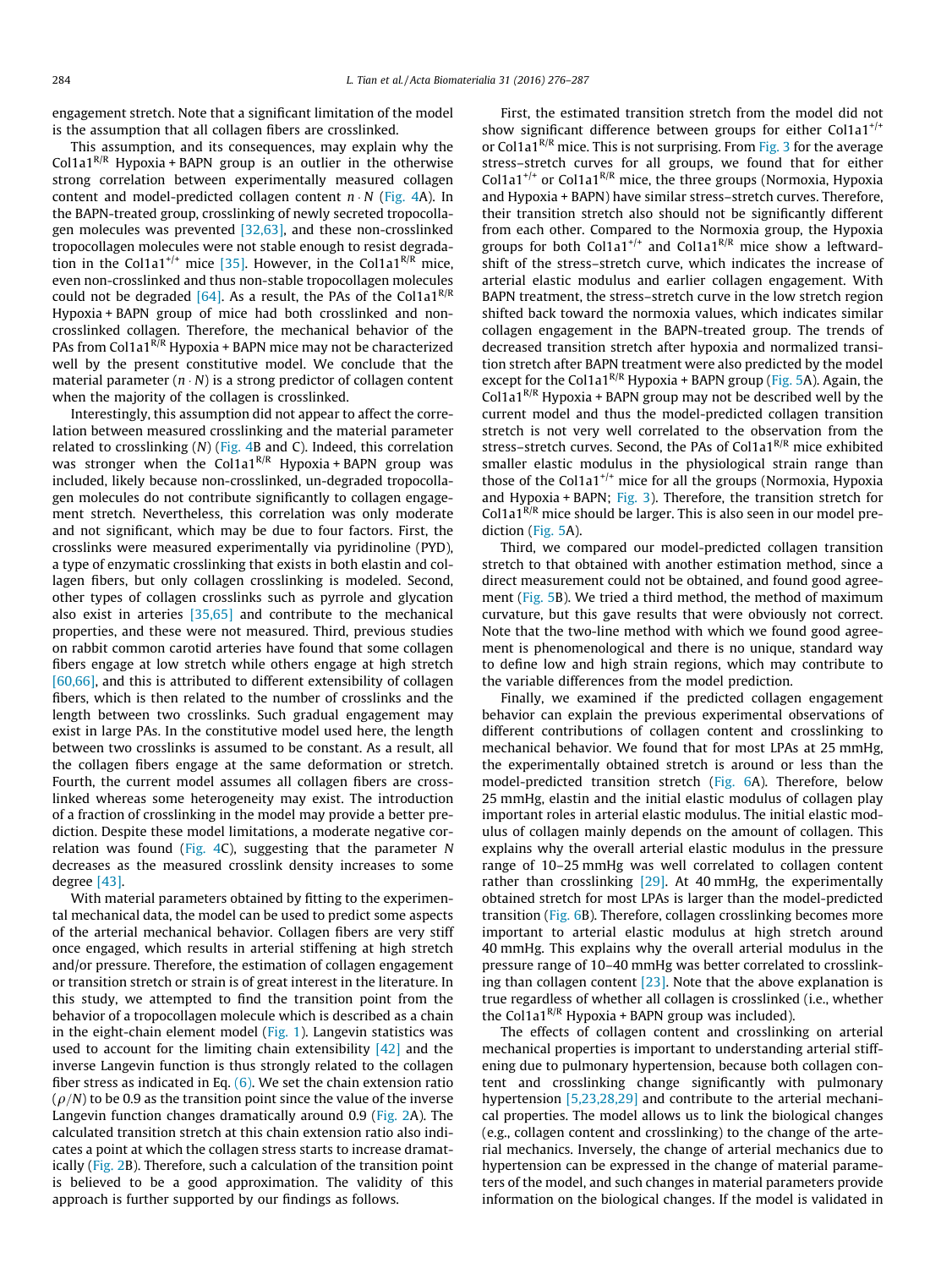<span id="page-9-0"></span>human PAs, it will be very powerful in clinical studies. In particular, clinically measured PA mechanical behavior, i.e., the in vivo pressure-inner diameter data and the arterial wall thickness via current techniques such as right heart catheterization, echocardiography and intravascular ultrasound [\[22\]](#page-10-0), could be used in combination with the model to predict PA biological changes, which in turn might be useful to understanding the status of the disease and the efficacy of therapeutic strategies. Moreover, in view of the similar structure and composition of other blood vessels compared to PAs, the model may be successfully applied to other blood vessels.

In addition to the limitations of the model noted above, several experimental limitations are noted in this study. First, due to the small size of the mouse PAs, we were not able to obtain tissue specimen weights or both collagen content and crosslinking from the same tissue. Thus, we could not normalize collagen content and crosslinking by wet weight. As a result, we obtained collagen content from a set of LPAs and crosslinking and cross-sectional area respectively from another set of RPAs and LPAs, and normalized the measured collagen content and crosslinking by the cross-sectional area. In addition, animal-specific correlations could not be performed. Second, pressure-circumferential deformation measurements were obtained at only one longitudinal stretch and without the longitudinal load measured. Without knowledge of the mechanical properties in the longitudinal direction, we assumed transverse isotropy ( $C_\theta = C_z$ ) in the model for both control and PH groups based on the literature and SHG microscopic imaging of the collagen fiber orientation detected in large PAs (Appendix A). Future measurements, including both mechanical ones in the circumferential and longitudinal directions and structural ones of collagen fiber orientation, will enable better quantification and modeling of anisotropy. Different properties of collagen in these two directions will affect the parameters ( $C_{\theta}$  and  $C_{z}$ ) and thus N. The effect of this assumption is unclear without additional experimental tests. Third, because the mechanical properties of pure elastin in mouse PA are not available, we assumed an isotropic neo-Hookean strain-energy function for elastin. While some studies found elastin in pig aorta to be isotropic [\[47,67\],](#page-10-0) other studies found anisotropic properties of elastin in bovine aorta and rabbit facial vein [\[68,69\]](#page-11-0). Fourth, there is no accepted gold standard for determining the collagen transition point. Although the model-predicted collagen transition stretch is in good agreement with a previous estimation method and able to explain the experimentally observed arterial behavior, a direct measure of collagen transition stretch would allow validation of the model prediction. One promising approach for obtaining a direct measure is with in situ multi-photon microscopic imaging of arteries under various loads  $[60]$ . Fifth, the distinct contributions of the three arterial wall layers to the mechanical behavior were not measured and thus were not considered. Given that more collagen may predominantly exist in the adventitial layer especially in this rodent model of PH, the collagen distribution and orientation may be different in the different arterial wall layers between control and PH states and it may be not appropriate to treat them the same as we have done here. All these limitations remain to be considered in future studies.

These limitations suggest future potential improvements to the model. For example, a model that captures the probability of collagen engagement [\[41,60,66,70\]](#page-10-0), fraction of collagen fibers crosslinked, and the separate effects of the collagen subtypes and crosslink types could better describe the mechanical properties of arteries. Also, while the model as used here is appropriate when the collagen network is the main contributor to mechanical behavior and has the added advantage of separating the effects of collagen content from those of crosslinking, how well this model represents the physical structures and functions of collagen fibers remains unknown. Improvement of the model will be facilitated by investigation of the following mechanobiological questions: how exactly are the inner- and inter-molecular cross-links formed in collagen fibers? What are the tissue- and layer-specific collagen fiber alignments in healthy and diseased states and how do they change under load?

In summary, the present study used a microstructurally-based hyperelastic model and the neo-Hookean form to characterize the contributions of collagen and elastin respectively to arterial mechanics. The material parameters in the model were obtained by curve fitting to experimental, mechanical measurements of proximal PAs in a mouse model of HPH and these parameters correlated reasonably well to experimental biological measurements of collagen content and crosslinking. Modification of the model to incorporate a collagen engagement distribution probability function and measurement of other types of collagen crosslinking may improve these correlations. With the prediction of the collagen transition stretch, the model can elucidate the arterial wall structural characteristics responsible for arterial mechanical behavior observed experimentally. By linking the mechanical and biological properties, the model may allow us to predict biological changes during disease progression (e.g., pulmonary hypertension) from the measured mechanical behavior in patients. The applicability of this model to human PA mechanobiology remains to be determined.

# Grants

This study is supported in part by National Institutes of Health (NIH) Grants R01-HL086939 (NCC) and R01-HL105598 (NCC), and AHA Midwest Affiliate Postdoctoral Fellowship 10POST2640148 (ZW).

#### **Disclosures**

No conflicts of interest are declared by the author(s).

#### Acknowledgments

The authors would like to thank Professors Ellen M. Arruda and Anne M. Robertson for fruitful discussions regarding the eightchain orthotropic constitutive model and the multi-photon microscope imaging of collagen fibers in arteries, respectively.

# A. Supplementary data

Supplementary data associated with this article can be found, in the online version, at [http://dx.doi.org/10.1016/j.actbio.2015.11.](http://dx.doi.org/10.1016/j.actbio.2015.11.058) [058.](http://dx.doi.org/10.1016/j.actbio.2015.11.058)

## References

- [1] [W. Huang, Y.P. Sher, D. Delgado-West, J.T. Wu, K. Peck, Y.C. Fung, Tissue](http://refhub.elsevier.com/S1742-7061(15)30235-X/h0005) [remodeling of rat pulmonary artery in hypoxic breathing. I. Changes of](http://refhub.elsevier.com/S1742-7061(15)30235-X/h0005) [morphology, zero-stress state, and gene expression, Ann. Biomed. Eng. 29](http://refhub.elsevier.com/S1742-7061(15)30235-X/h0005) [\(2001\) 535–551](http://refhub.elsevier.com/S1742-7061(15)30235-X/h0005).
- [2] [G.J. Poiani, C.A. Tozzi, S.E. Yohn, R.A. Pierce, S.A. Belsky, R.A. Berg, et al.,](http://refhub.elsevier.com/S1742-7061(15)30235-X/h0010) [Collagen and elastin metabolism in hypertensive pulmonary arteries of rats,](http://refhub.elsevier.com/S1742-7061(15)30235-X/h0010) [Circ. Res. 66 \(1990\) 968–978.](http://refhub.elsevier.com/S1742-7061(15)30235-X/h0010)
- [3] R.W. Kobs, N.E. Muvarak, J.C. Eickhoff, N.C. Chesler, Linked mechanical and biological aspects of remodeling in mouse pulmonary arteries with hypoxiainduced hypertension, Am. J. Physiol. Heart Circ. Physiol. 288 (2005) H1209– H1217, [http://dx.doi.org/10.1152/ajpheart.01129.2003.](http://dx.doi.org/10.1152/ajpheart.01129.2003)
- [4] S.R. Lammers, P.H. Kao, H.J. Qi, K.S. Hunter, C. Lanning, J. Albietz, et al., Changes in the structure–function relationship of elastin and its impact on the proximal pulmonary arterial mechanics of hypertensive calves, Am. J. Physiol. Heart Circ. Physiol. 295 (2008) H1451–H1459, [http://dx.doi.org/10.1152/ajpheart.00127.](http://dx.doi.org/10.1152/ajpheart.00127.2008) [2008.](http://dx.doi.org/10.1152/ajpheart.00127.2008)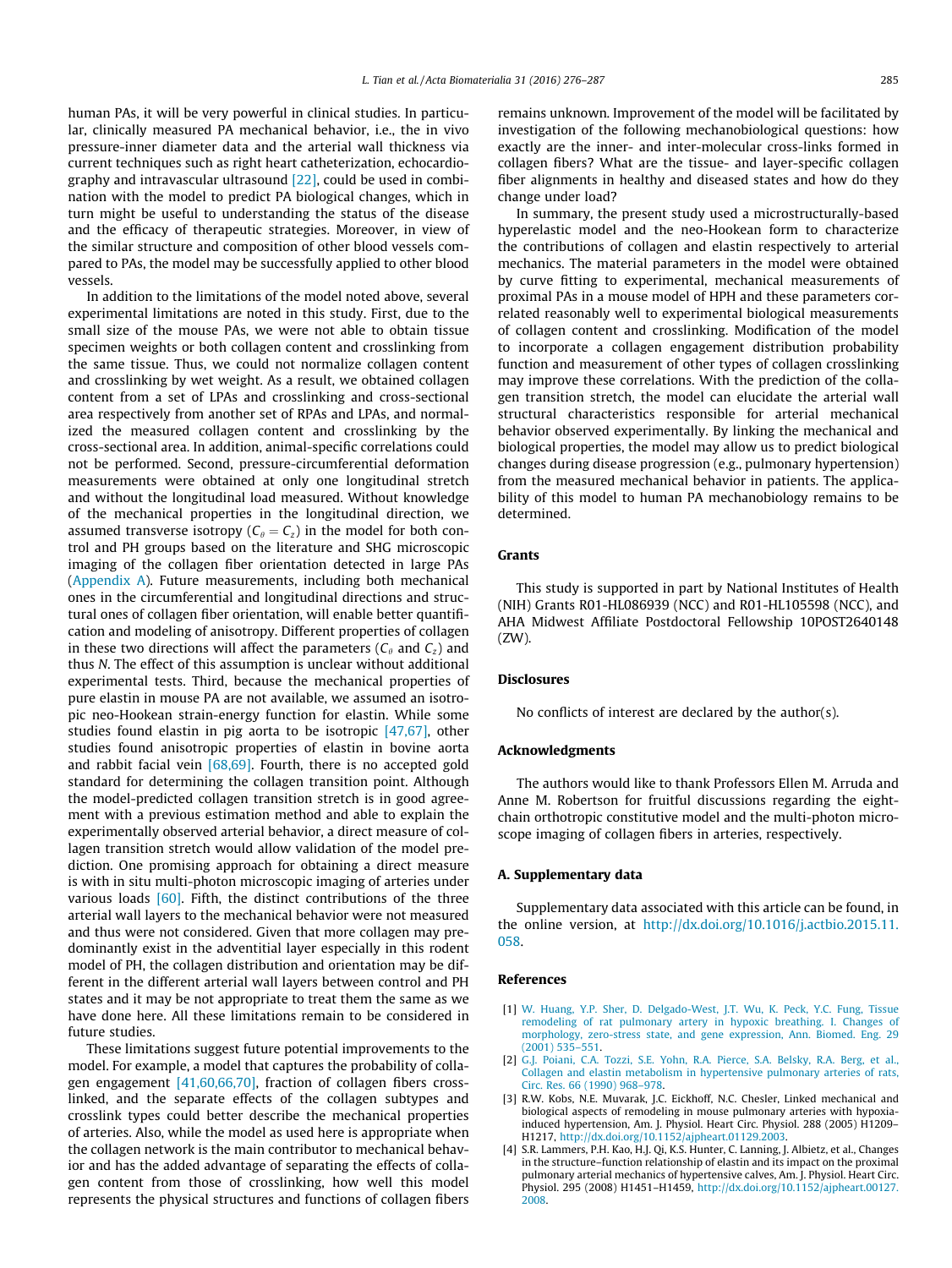- <span id="page-10-0"></span>[5] C.Y. Ooi, Z. Wang, D.M. Tabima, J.C. Eickhoff, N.C. Chesler, The role of collagen in extralobar pulmonary artery stiffening in response to hypoxia-induced pulmonary hypertension, Am. J. Physiol. Heart Circ. Physiol. 299 (2010) 1823– 1831, [http://dx.doi.org/10.1152/ajpheart.00493.2009.](http://dx.doi.org/10.1152/ajpheart.00493.2009)
- [6] [E.S. Drexler, J.E. Bischoff, A.J. Slifka, C.N. McCowan, T.P. Quinn, R. Shandas, et al.,](http://refhub.elsevier.com/S1742-7061(15)30235-X/h0030) [Stiffening of the extrapulmonary arteries from rats in chronic hypoxic](http://refhub.elsevier.com/S1742-7061(15)30235-X/h0030) [pulmonary hypertension, J. Res. Natl. Inst. Stand. Technol. 113 \(2008\) 239–249](http://refhub.elsevier.com/S1742-7061(15)30235-X/h0030).
- [7] Y. Zhang, M.L. Dunn, E.S. Drexler, C.N. McCowan, A.J. Slifka, D.D. Ivy, et al., A microstructural hyperelastic model of pulmonary arteries under normal- and hypertensive conditions, Ann. Biomed. Eng. 33 (2005) 1042-1052, [http://dx.](http://dx.doi.org/10.1007/s10439-005-5771-2) [doi.org/10.1007/s10439-005-5771-2.](http://dx.doi.org/10.1007/s10439-005-5771-2)
- [8] [J.F. Spann, Contractile and pump function of the pressure-overloaded heart, in:](http://refhub.elsevier.com/S1742-7061(15)30235-X/h0040) [N.R. Alpert \(Ed.\), Perspect. Cardiovasc. Res. vol 7. Myocard. Hypertrophy Fail.,](http://refhub.elsevier.com/S1742-7061(15)30235-X/h0040) [1983, pp. 19–38](http://refhub.elsevier.com/S1742-7061(15)30235-X/h0040).
- [9] [A.G. Durmowicz, K.R. Stenmark, Mechanisms of structural remodeling in](http://refhub.elsevier.com/S1742-7061(15)30235-X/h0045) [chronic pulmonary hypertension, Pediatr. Rev. 20 \(1999\) e91–e102.](http://refhub.elsevier.com/S1742-7061(15)30235-X/h0045)
- [10] K.R. Stenmark, K.A. Fagan, M.G. Frid, Hypoxia-induced pulmonary vascular remodeling: cellular and molecular mechanisms, Circ. Res. 99 (2006) 675–691, [http://dx.doi.org/10.1161/01.RES.0000243584.45145.3f.](http://dx.doi.org/10.1161/01.RES.0000243584.45145.3f)
- [11] N.F. Voelkel, R.A. Quaife, L.A. Leinwand, R.J. Barst, M.D. McGoon, D.R. Meldrum, et al., Right ventricular function and failure: report of a National Heart, Lung, and Blood Institute working group on cellular and molecular mechanisms of right heart failure, Circulation 114 (2006) 1883–1891, [http://dx.doi.org/](http://dx.doi.org/10.1161/CIRCULATIONAHA.106.632208) [10.1161/CIRCULATIONAHA.106.632208](http://dx.doi.org/10.1161/CIRCULATIONAHA.106.632208).
- [12] K.S. Hunter, P.-F. Lee, C.J. Lanning, D.D. Ivy, K.S. Kirby, L.R. Claussen, et al., Pulmonary vascular input impedance is a combined measure of pulmonary vascular resistance and stiffness and predicts clinical outcomes better than pulmonary vascular resistance alone in pediatric patients with pulmonary hypertension, Am. Heart J. 155 (2008) 166–174, [http://dx.doi.org/10.1016/j.](http://dx.doi.org/10.1016/j.ahj.2007.08.014) ahi.2007.08.014
- [13] H.J. Bogaard, K. Abe, A. Vonk Noordegraaf, N.F. Voelkel, The right ventricle under pressure: cellular and molecular mechanisms of right-heart failure in pulmonary hypertension, Chest 135 (2009) 794–804, [http://dx.doi.org/](http://dx.doi.org/10.1378/chest.08-0492) [10.1378/chest.08-0492.](http://dx.doi.org/10.1378/chest.08-0492)
- [14] [C.R. Greyson, The right ventricle and pulmonary circulation: basic concepts,](http://refhub.elsevier.com/S1742-7061(15)30235-X/h0070) [Rev. Esp. Cardiol. 63 \(2010\) 81–95](http://refhub.elsevier.com/S1742-7061(15)30235-X/h0070).
- [15] [J. Rodés-Cabau, E. Domingo, A. Román, J. Majó, B. Lara, F. Padilla, et al.,](http://refhub.elsevier.com/S1742-7061(15)30235-X/h0075) [Intravascular ultrasound of the elastic pulmonary arteries: a new approach for](http://refhub.elsevier.com/S1742-7061(15)30235-X/h0075) [the evaluation of primary pulmonary hypertension, Heart 89 \(2003\) 311–315](http://refhub.elsevier.com/S1742-7061(15)30235-X/h0075).
- [16] S. Mahapatra, R.A. Nishimura, P. Sorajja, S. Cha, M.D. McGoon, Relationship of pulmonary arterial capacitance and mortality in idiopathic pulmonary arterial hypertension, J. Am. Coll. Cardiol. 47 (2006) 799–803, [http://dx.doi.org/](http://dx.doi.org/10.1016/j.jacc.2005.09.054) [10.1016/j.jacc.2005.09.054.](http://dx.doi.org/10.1016/j.jacc.2005.09.054)
- [17] S. Mahapatra, R.A. Nishimura, J.K. Oh, M.D. McGoon, The prognostic value of pulmonary vascular capacitance determined by Doppler echocardiography in patients with pulmonary arterial hypertension, J. Am. Soc. Echocardiogr. 19 (2006) 1045–1050, <http://dx.doi.org/10.1016/j.echo.2006.03.008>.
- [18] C.T.-J. Gan, J.-W. Lankhaar, N. Westerhof, J.T. Marcus, A. Becker, J.W.R. Twisk, et al., Noninvasively assessed pulmonary artery stiffness predicts mortality in pulmonary arterial hypertension, Chest 132 (2007) 1906–1912, [http://dx.doi.](http://dx.doi.org/10.1378/chest.07-1246) [org/10.1378/chest.07-1246](http://dx.doi.org/10.1378/chest.07-1246).
- [19] G.R. Stevens, A. Garcia-Alvarez, S. Sahni, M.J. Garcia, V. Fuster, J. Sanz, RV dysfunction in pulmonary hypertension is independently related to pulmonary artery stiffness, JACC Cardiovasc. Imaging 5 (2012) 378–387, <http://dx.doi.org/10.1016/j.jcmg.2011.11.020>.
- [20] Z. Su, K.S. Hunter, R. Shandas, Impact of pulmonary vascular stiffness and vasodilator treatment in pediatric pulmonary hypertension: 21 patientspecific fluid–structure interaction studies, Comput. Methods Programs Biomed. 108 (2012) 617–628, [http://dx.doi.org/10.1016/j.cmpb.2011.09.002.](http://dx.doi.org/10.1016/j.cmpb.2011.09.002)
- [21] P.H. Kao, S.R. Lammers, L. Tian, K. Hunter, K.R. Stenmark, R. Shandas, et al., A microstructurally driven model for pulmonary artery tissue, J. Biomech. Eng. 133 (2011) 051002, <http://dx.doi.org/10.1115/1.4002698>. [22] L. Tian, N.C. Chesler, In vivo and in vitro measurements of pulmonary arterial
- stiffness: a brief review, Pulm. Circ. 2 (2012) 505–517, [http://dx.doi.org/](http://dx.doi.org/10.4103/2045-8932.105040) [10.4103/2045-8932.105040](http://dx.doi.org/10.4103/2045-8932.105040).
- [23] Z. Wang, R.S. Lakes, J.C. Eickhoff, N.C. Chesler, Effects of collagen deposition on passive and active mechanical properties of large pulmonary arteries in hypoxic pulmonary hypertension, Biomech. Model. Mechanobiol. 12 (2013) 1115–1125, <http://dx.doi.org/10.1007/s10237-012-0467-7>.
- [24] D.M. Tabima, N.C. Chesler, The effects of vasoactivity and hypoxic pulmonary hypertension on extralobar pulmonary artery biomechanics, J. Biomech. 43 (2010) 1864–1869, <http://dx.doi.org/10.1016/j.jbiomech.2010.03.033>.
- [25] [M.R. Roach, A.C. Burton, The reason for the shape of the distensibility curves of](http://refhub.elsevier.com/S1742-7061(15)30235-X/h0125) [arteries, Can. J. Biochem. Physiol. 35 \(1957\) 681–690.](http://refhub.elsevier.com/S1742-7061(15)30235-X/h0125)
- [26] G.A. Holzapfel, T.C. Gasser, R.W. Ogden, A new constitutive framework for arterial wall mechanics and a comparative study of material models, J. Elast. 61 (2000) 1–48, [http://dx.doi.org/10.1023/A:1010835316564.](http://dx.doi.org/10.1023/A:1010835316564)
- [27] L. Tian, S.R. Lammers, P.H. Kao, J.A. Albietz, K.R. Stenmark, H.J. Qi, et al., Impact of residual stretch and remodeling on collagen engagement in healthy and pulmonary hypertensive calf pulmonary arteries at physiological pressures, Ann. Biomed. Eng. 40 (2012) 1419–1433, [http://dx.doi.org/10.1007/s10439-](http://dx.doi.org/10.1007/s10439-012-0509-4) [012-0509-4.](http://dx.doi.org/10.1007/s10439-012-0509-4)
- [28] [C.A. Tozzi, D.L. Christiansen, G.J. Poiani, D.J. Riley, Excess collagen in](http://refhub.elsevier.com/S1742-7061(15)30235-X/h0140) [hypertensive pulmonary arteries decreases vascular distensibility, Am. J.](http://refhub.elsevier.com/S1742-7061(15)30235-X/h0140) [Respir. Crit. Care Med. 149 \(1994\) 1317–1326](http://refhub.elsevier.com/S1742-7061(15)30235-X/h0140).
- [29] Z. Wang, N.C. Chesler, Role of collagen content and cross-linking in large pulmonary arterial stiffening after chronic hypoxia, Biomech. Model. Mechanobiol. 11 (2012) 279–289, [http://dx.doi.org/10.1007/s10237-011-](http://dx.doi.org/10.1007/s10237-011-0309-z) [0309-z](http://dx.doi.org/10.1007/s10237-011-0309-z).
- [30] [R.H. Cox, R. Bashey, S. Jimenez, Effects of chronic beta-aminopropionitrile](http://refhub.elsevier.com/S1742-7061(15)30235-X/h0150) [treatment on rat carotid artery, Blood Vessels 25 \(1988\) 53–62.](http://refhub.elsevier.com/S1742-7061(15)30235-X/h0150)
- [31] [G.R. Norton, J. Tsotetsi, B. Trifunovic, C. Hartford, G.P. Candy, A.J. Woodiwiss,](http://refhub.elsevier.com/S1742-7061(15)30235-X/h0155) [Myocardial stiffness is attributed to alterations in cross-linked collagen rather](http://refhub.elsevier.com/S1742-7061(15)30235-X/h0155) [than total collagen or phenotypes in spontaneously hypertensive rats,](http://refhub.elsevier.com/S1742-7061(15)30235-X/h0155) Circulation 96 (1997) 1991-1998.
- [32] [A. Brüel, G. Ortoft, H. Oxlund, Inhibition of cross-links in collagen is associated](http://refhub.elsevier.com/S1742-7061(15)30235-X/h0160) [with reduced stiffness of the aorta in young rats, Atherosclerosis 140 \(1998\)](http://refhub.elsevier.com/S1742-7061(15)30235-X/h0160) [135–145](http://refhub.elsevier.com/S1742-7061(15)30235-X/h0160).
- [33] [D. Badenhorst, M. Maseko, O.J. Tsotetsi, A. Naidoo, R. Brooksbank, G.R. Norton,](http://refhub.elsevier.com/S1742-7061(15)30235-X/h0165) [et al., Cross-linking influences the impact of quantitative changes in](http://refhub.elsevier.com/S1742-7061(15)30235-X/h0165) [myocardial collagen on cardiac stiffness and remodelling in hypertension in](http://refhub.elsevier.com/S1742-7061(15)30235-X/h0165) [rats, Cardiovasc. Res. 57 \(2003\) 632–641](http://refhub.elsevier.com/S1742-7061(15)30235-X/h0165).
- [34] B. López, R. Querejeta, A. González, M. Larman, J. Díez, Collagen cross-linking but not collagen amount associates with elevated filling pressures in hypertensive patients with stage C heart failure: potential role of lysyl oxidase, Hypertension 60 (2012) 677–683, [http://dx.doi.org/10.1161/](http://dx.doi.org/10.1161/HYPERTENSIONAHA.112.196113) [HYPERTENSIONAHA.112.196113.](http://dx.doi.org/10.1161/HYPERTENSIONAHA.112.196113)
- [35] [P. Fratzl, Collagen: Structure and Mechanics, Springer, New York, 2008.](http://refhub.elsevier.com/S1742-7061(15)30235-X/h0175)
- [36] [R.N. Vaishnav, J.T. Young, D.J. Patel, Distribution of stresses and of strain](http://refhub.elsevier.com/S1742-7061(15)30235-X/h0180)[energy density through the wall thickness in a canine aortic segment, Circ. Res.](http://refhub.elsevier.com/S1742-7061(15)30235-X/h0180) [32 \(1973\) 577–583.](http://refhub.elsevier.com/S1742-7061(15)30235-X/h0180)
- [37] [J.D. Humphrey, Mechanics of the arterial wall: review and directions, Crit. Rev.](http://refhub.elsevier.com/S1742-7061(15)30235-X/h0185) [Biomed. Eng. 23 \(1995\) 1–162.](http://refhub.elsevier.com/S1742-7061(15)30235-X/h0185)
- [38] [Y.C. Fung, K. Fronek, P. Patitucci, Pseudoelasticity of arteries and the choice of](http://refhub.elsevier.com/S1742-7061(15)30235-X/h0190) [its mathematical expression, Am. J. Physiol. 237 \(1979\) H620–H631](http://refhub.elsevier.com/S1742-7061(15)30235-X/h0190).
- [39] [K. Takamizawa, K. Hayashi, Strain energy density function and uniform strain](http://refhub.elsevier.com/S1742-7061(15)30235-X/h0195) hypothesis for arterial mechanics, J. Biomech. 20 (1987) 7-17.
- [40] [G.A. Holzapfel, H.W. Weizsäcker, Biomechanical behavior of the arterial wall](http://refhub.elsevier.com/S1742-7061(15)30235-X/h0200) [and its numerical characterization, Comput. Biol. Med. 28 \(1998\) 377–392](http://refhub.elsevier.com/S1742-7061(15)30235-X/h0200).
- [41] M.A. Zulliger, P. Fridez, K. Hayashi, N. Stergiopulos, A strain energy function for arteries accounting for wall composition and structure, J. Biomech. 37 (2004) 989–1000, <http://dx.doi.org/10.1016/j.jbiomech.2003.11.026>.
- [42] E.M. Arruda, M.C. Boyce, A three-dimensional constitutive model for the large stretch behavior of rubber elastic materials, J. Mech. Phys. Solids 41 (1993) 389–412, [http://dx.doi.org/10.1016/0022-5096\(93\)90013-6](http://dx.doi.org/10.1016/0022-5096(93)90013-6).
- [43] J.E. Bischoff, E.M. Arruda, K. Grosh, A microstructurally based orthotropic hyperelastic constitutive law, J. Appl. Mech. 69 (2002) 570–579, [http://dx.doi.](http://dx.doi.org/10.1115/1.1485754) [org/10.1115/1.1485754](http://dx.doi.org/10.1115/1.1485754).
- [44] [C.J. Chuong, Y.C. Fung, On residual stresses in arteries, J. Biomech. Eng. 108](http://refhub.elsevier.com/S1742-7061(15)30235-X/h0220) [\(1986\) 189–192](http://refhub.elsevier.com/S1742-7061(15)30235-X/h0220).
- [45] [H.C. Han, Y.C. Fung, Direct measurement of transverse residual strains in aorta,](http://refhub.elsevier.com/S1742-7061(15)30235-X/h0225) [Am. J. Physiol. 270 \(1996\) H750–H759.](http://refhub.elsevier.com/S1742-7061(15)30235-X/h0225)
- [46] P.N. Watton, Y. Ventikos, G.A. Holzapfel, Modelling the mechanical response of elastin for arterial tissue, J. Biomech. 42 (2009) 1320–1325, [http://dx.doi.org/](http://dx.doi.org/10.1016/j.jbiomech.2009.03.012) [10.1016/j.jbiomech.2009.03.012](http://dx.doi.org/10.1016/j.jbiomech.2009.03.012).
- [47] N. Gundiah, M.B. Ratcliffe, L.A. Pruitt, The biomechanics of arterial elastin, J. Mech. Behav. Biomed. Mater. 2 (2009) 288–296, [http://dx.doi.org/10.1016/j.](http://dx.doi.org/10.1016/j.jmbbm.2008.10.007) [jmbbm.2008.10.007.](http://dx.doi.org/10.1016/j.jmbbm.2008.10.007)
- [48] [J. Bischoff, E. Arruda, K. Grosh, A new constitutive model for the](http://refhub.elsevier.com/S1742-7061(15)30235-X/h0240) [compressibility of elastomers at finite deformations, Rubber Chem. Technol.](http://refhub.elsevier.com/S1742-7061(15)30235-X/h0240) [74 \(2001\) 541–559.](http://refhub.elsevier.com/S1742-7061(15)30235-X/h0240)
- [49] L. Anand, A constitutive model for compressible elastomeric solids, Comput. Mech. 18 (1996) 339–355, <http://dx.doi.org/10.1007/BF00376130>.
- [50] L.R.G. Treloar, G. Riding, A non-Gaussian theory for rubber in biaxial strain. I. Mechanical properties, Proc. R. Soc. A Math. Phys. Eng. Sci. 369 (1979) 261– 280, <http://dx.doi.org/10.1098/rspa.1979.0163>.
- [51] [J.S. Bredfeldt, Y. Liu, C.A. Pehlke, M.W. Conklin, J.M. Szulczewski, D.R. Inman,](http://refhub.elsevier.com/S1742-7061(15)30235-X/h0099) [P.J. Keely, R.D. Nowak, T.R. Mackie, K.W. Eliceiri, Computational segmentation](http://refhub.elsevier.com/S1742-7061(15)30235-X/h0099) [of collagen fibers second-harmonic generation images of breast cancer,](http://refhub.elsevier.com/S1742-7061(15)30235-X/h0099) [J. Biomed. Opt. 19 \(2014\) 16007](http://refhub.elsevier.com/S1742-7061(15)30235-X/h0099).
- [52] [X. Chen, O. Nadiarynkh, S. Plotnikov, P.J. Campagnola, Second harmonic](http://refhub.elsevier.com/S1742-7061(15)30235-X/h7654) [generation microscopy for quantitative analysis of collagen fibrillar structure,](http://refhub.elsevier.com/S1742-7061(15)30235-X/h7654) [Nat. Protoc. 7 \(2012\) 654–669](http://refhub.elsevier.com/S1742-7061(15)30235-X/h7654).
- [53] [A.C. Cameron, P.K. Trivedi, Regression Analysis of Count Data, Cambridge](http://refhub.elsevier.com/S1742-7061(15)30235-X/h0255) [University Press, Cambridge, UK; New York, NY, USA, 1998.](http://refhub.elsevier.com/S1742-7061(15)30235-X/h0255)
- [54] W. Kuhn, F. Grün, Beziehungen zwischen elastischen Konstanten und Dehnungsdoppelbrechung hochelastischer Stoffe, Kolloid-Zeitschrift 101 (1942) 248–271, <http://dx.doi.org/10.1007/BF01793684>.
- [55] M. Reusser, K.S. Hunter, S.R. Lammers, K.R. Stenmark, Validation of a pressure diameter method for determining modulus and strain of collagen engagement for long branches of bovine pulmonary arteries, J. Biomech. Eng. 134 (2012) 054501, <http://dx.doi.org/10.1115/1.4006686>.
- [56] [H.W. Coleman, W.G. Steele, Experimentation and Uncertainty Analysis for](http://refhub.elsevier.com/S1742-7061(15)30235-X/h0270) [Engineers, Wiley, New York, 1999.](http://refhub.elsevier.com/S1742-7061(15)30235-X/h0270)
- [57] [B. Efron, R. Tibshirani, Bootstrap methods for standard errors, confidence](http://refhub.elsevier.com/S1742-7061(15)30235-X/h0275) [intervals, and other measures of statistical accuracy, Stat. Sci. 1 \(1986\) 54–75](http://refhub.elsevier.com/S1742-7061(15)30235-X/h0275).
- [58] [J.M. Bland, D.G. Altman, Statistical methods for assessing agreement between](http://refhub.elsevier.com/S1742-7061(15)30235-X/h0280) [two methods of clinical measurement, Lancet 1 \(1986\) 307–310](http://refhub.elsevier.com/S1742-7061(15)30235-X/h0280).
- [59] R. Taylor, Interpretation of the correlation coefficient: a basic review, J. Diagn. Med. Sonogr. 6 (1990) 35–39, [http://dx.doi.org/10.1177/](http://dx.doi.org/10.1177/875647939000600106) [875647939000600106.](http://dx.doi.org/10.1177/875647939000600106)